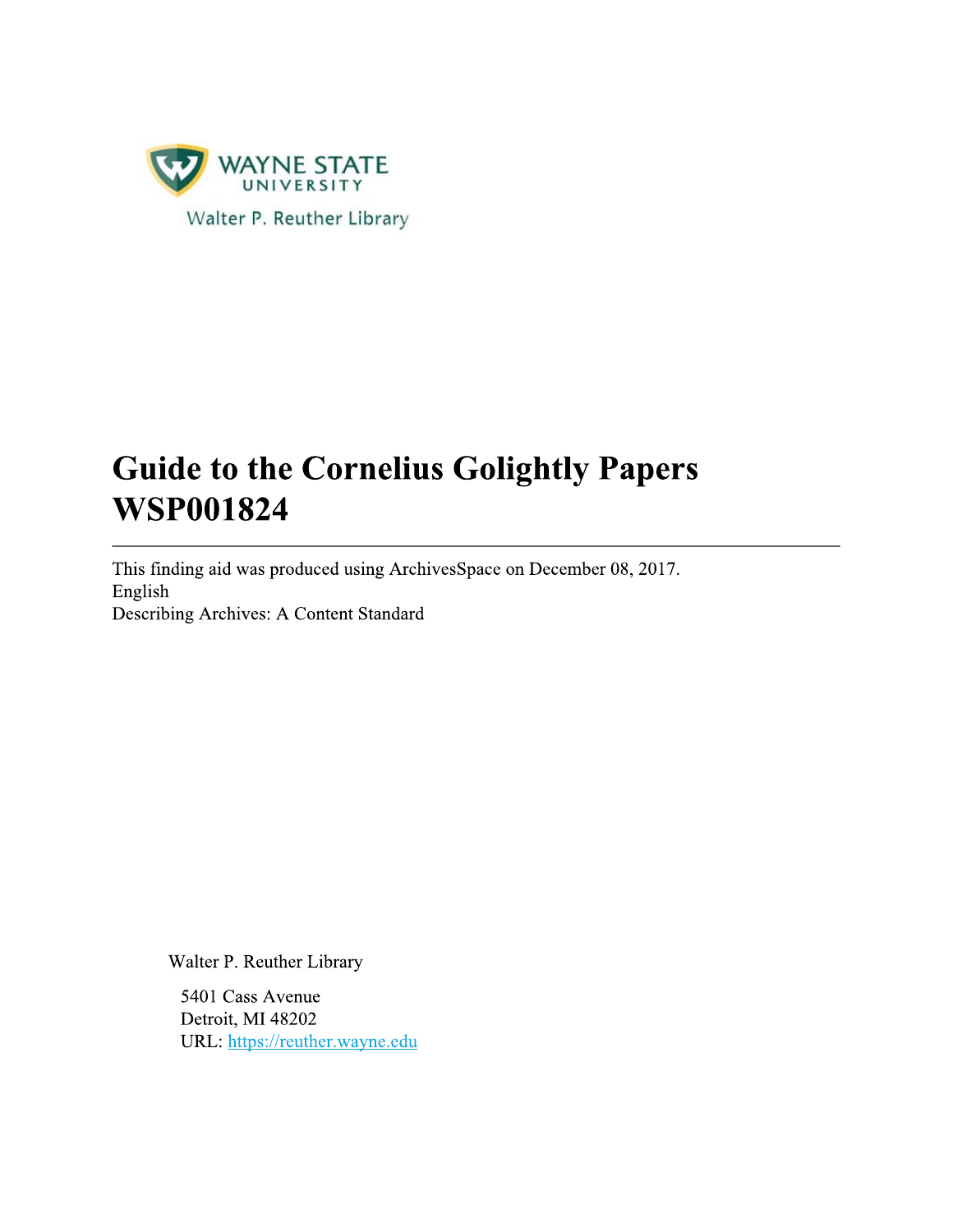# <span id="page-1-0"></span>**Table of Contents**

| 26 |
|----|
|    |
|    |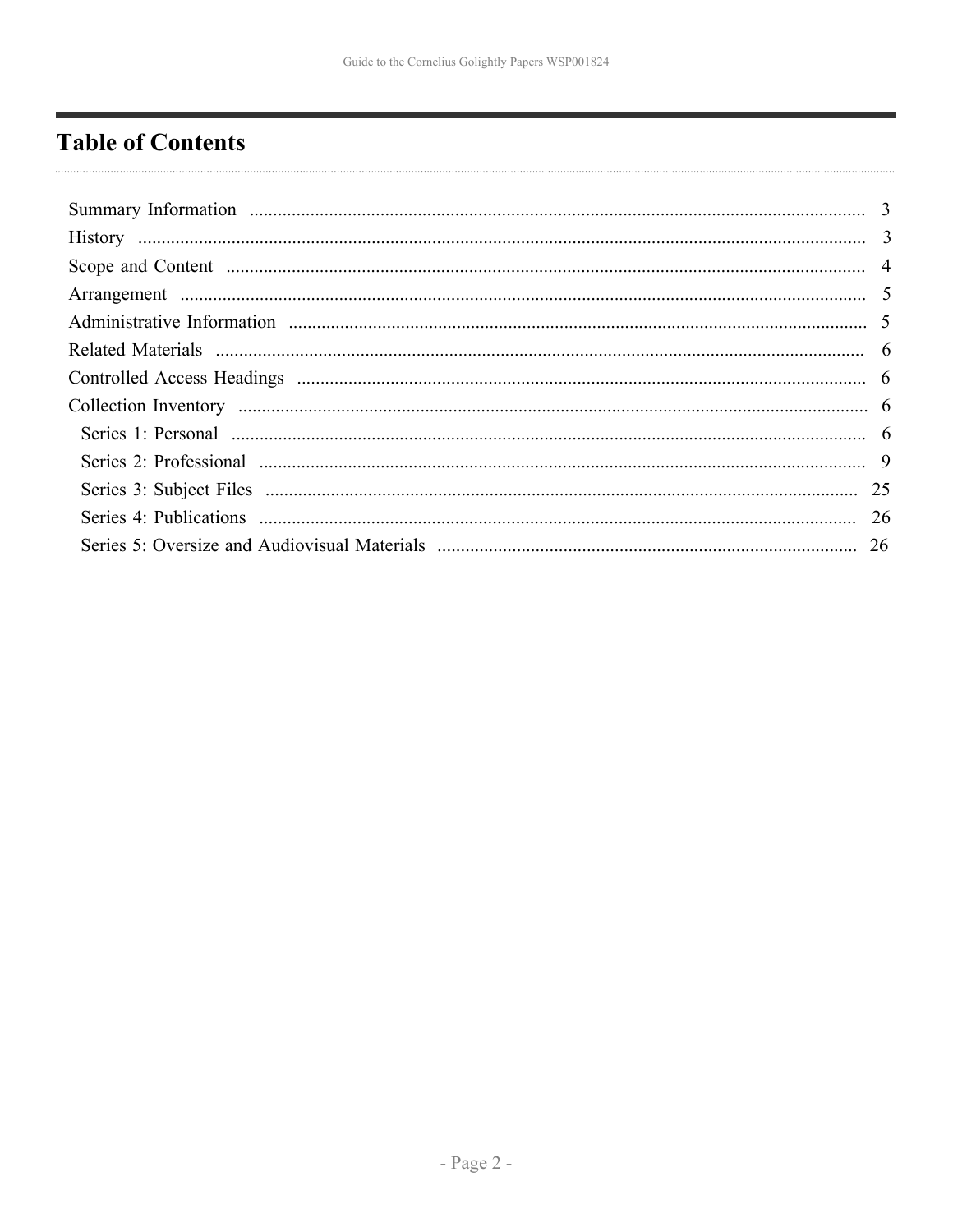# <span id="page-2-0"></span>**Summary Information**

| <b>Repository:</b>                  | Walter P. Reuther Library                                                                                                                                                                                                                                                                                                                                                                                                                                                                                                                             |
|-------------------------------------|-------------------------------------------------------------------------------------------------------------------------------------------------------------------------------------------------------------------------------------------------------------------------------------------------------------------------------------------------------------------------------------------------------------------------------------------------------------------------------------------------------------------------------------------------------|
| <b>Creator:</b>                     | Golightly, Cornelius                                                                                                                                                                                                                                                                                                                                                                                                                                                                                                                                  |
| <b>Title:</b>                       | <b>Cornelius Golightly Papers</b>                                                                                                                                                                                                                                                                                                                                                                                                                                                                                                                     |
| ID:                                 | WSP001824                                                                                                                                                                                                                                                                                                                                                                                                                                                                                                                                             |
| Date [inclusive]:                   | 1935-1994                                                                                                                                                                                                                                                                                                                                                                                                                                                                                                                                             |
| Date [bulk]:                        | 1944-1976                                                                                                                                                                                                                                                                                                                                                                                                                                                                                                                                             |
| <b>Physical Description:</b>        | 9.5 Linear Feet (8 SB, 1 MB, 1 OS)                                                                                                                                                                                                                                                                                                                                                                                                                                                                                                                    |
| Language of the<br><b>Material:</b> | English                                                                                                                                                                                                                                                                                                                                                                                                                                                                                                                                               |
| Language of the<br><b>Material:</b> | Material entirely in English.                                                                                                                                                                                                                                                                                                                                                                                                                                                                                                                         |
| Abstract:                           | Dr. Cornelius Golightly was an Associate Dean and professor at<br>Wayne State University's Philosophy Department. Golightly's papers<br>document his time at several institutions, his work in the philosophy<br>field, as well as his involvement with several school boards, including<br>Milwaukee and Detroit. This collection primarily contains draft<br>manuscripts, classroom notes and instructions, correspondence,<br>brochures, and acknowledgements. Additional materials include three<br>folders of photographs and one college patch. |

# **Citation Style**

"Cornelius Golightly Papers, Box [#], Folder [#], Walter P. Reuther Library, Archives of Labor and Urban Affairs, Wayne State University"

### **^** [Return to Table of Contents](#page-1-0)

# <span id="page-2-1"></span>**History**

Dr. Cornelius Golightly was born in Waterford, Mississippi, in 1917. At age 17, Cornelius attended Talladega College, graduating in 1938. Afterwards, Golightly attended the University of Michigan, where he received his Master of Arts and PhD in philosophy in 1939 and 1941, respectively. Dr. Golightly began post-doctoral work as a Rosenwald Fellow at Harvard University in 1941 and was hired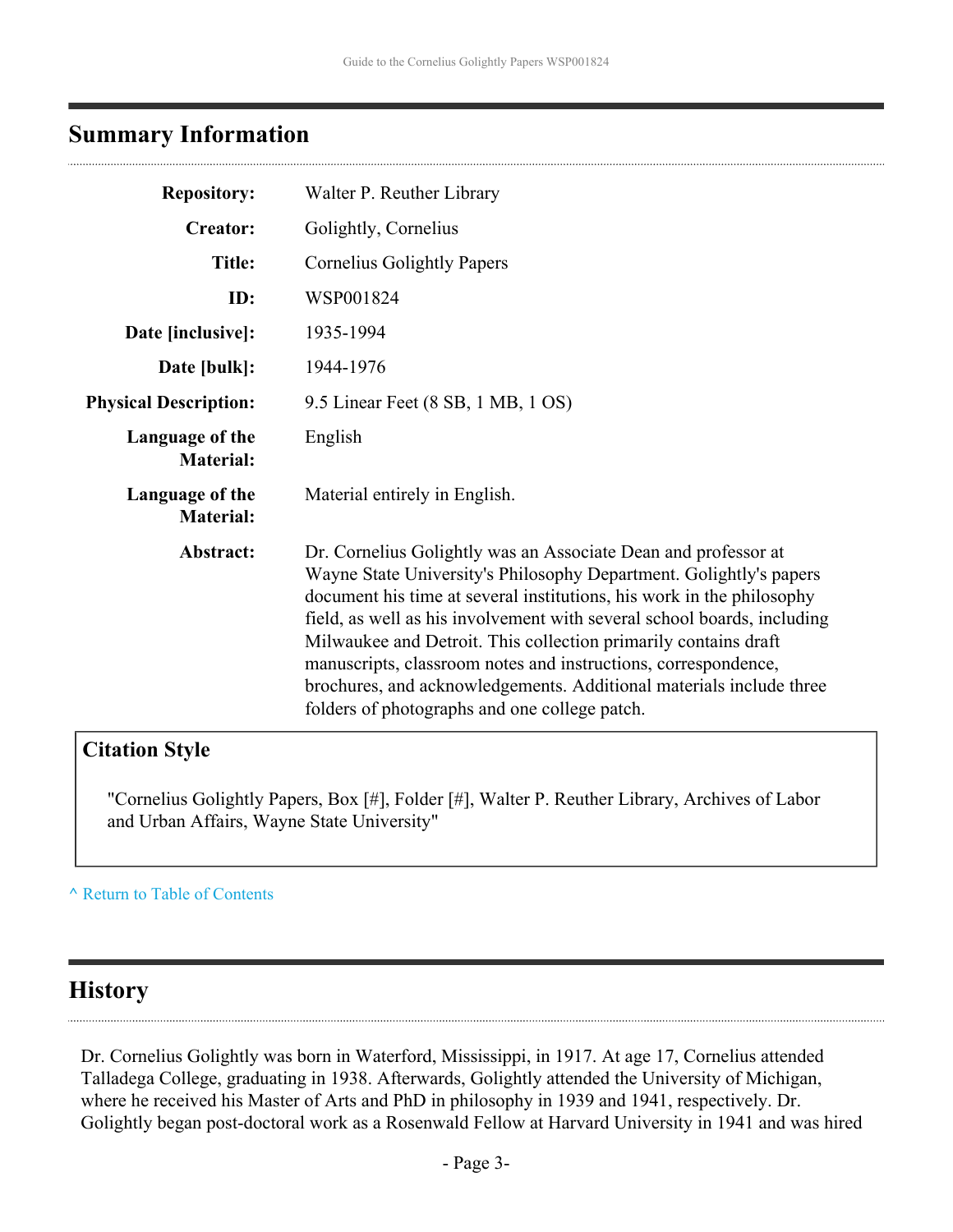as an instructor for Howard University in 1942. In 1943, Dr. Golightly became a Compliance Analyst for the federal government with the Fair Employment Practices Committee (FEPC) until the end of World War II.

Dr. Golightly was an academic philosopher at Olivet College from 1945 until 1949. However, when academic freedom for the faculty became too restricted, in part due to the Cold War, Golightly resigned from his position there. Dr. Golightly was almost immediately hired to work for the University of Wisconsin at Madison. He remained there until 1955, when he was hired to work at the Milwaukee site of UW. Golightly remained at UWM from 1955 until 1969, when he was appointed Associate Dean of Wayne State University's Philosophy Department, where he also served as a Professor. Dr. Golightly was the first African American to teach in the philosophy department at WSU. In 1970, Golightly was appointed to sit on the Detroit School Board, and was elected as President in 1973. Golightly was the first African American male to be elected President of the Detroit School Board. He would remain President until 1976, unfortunately, as Dr. Golightly passed away from a brain hemorrhage. The Detroit Public School administration honored Dr. Golightly by establishing the Golightly Career and Technical Center in 1982.

Golightly had an extensive research background in integration and what is known as "De Facto Segragation" in public schools in northern cities, such as Detroit and Milwaukee. This, along with Golightly's background in the federal government, gave him the tools to work on integration policies and race relations during his time with the public school boards.

**^** [Return to Table of Contents](#page-1-0)

# <span id="page-3-0"></span>**Scope and Content**

This collection contains five series: Personal, Professional, Subject Files, Publications, and Oversize and Audiovisual. The Personal series consists primarily of acknowledgements, correspondence, and biographical materials. The Professional series consists primarily of work materials from different places of employment, research and draft documents, business correspondence, and files from different school boards. The Subject Files contain articles and news clippings around Dr. Golightly's works and around the subject matters he taught and researched closely, such as philosophy and public education. The Publication series consists of published works and government reports that surrounded race relations, the economy, and the education system, which were topics of interest to Golightly. The Oversize and Audiovisual series include large resolutions and photographs. Series 1: Personal, 1935-1992. Series 2: Professional, 1941-1994. Series 3: Subject Files, 1942-1976. Series 4: Publications, 1935-1971. Series 5: Oversize and Audiovisual, 1964-1976

**^** [Return to Table of Contents](#page-1-0)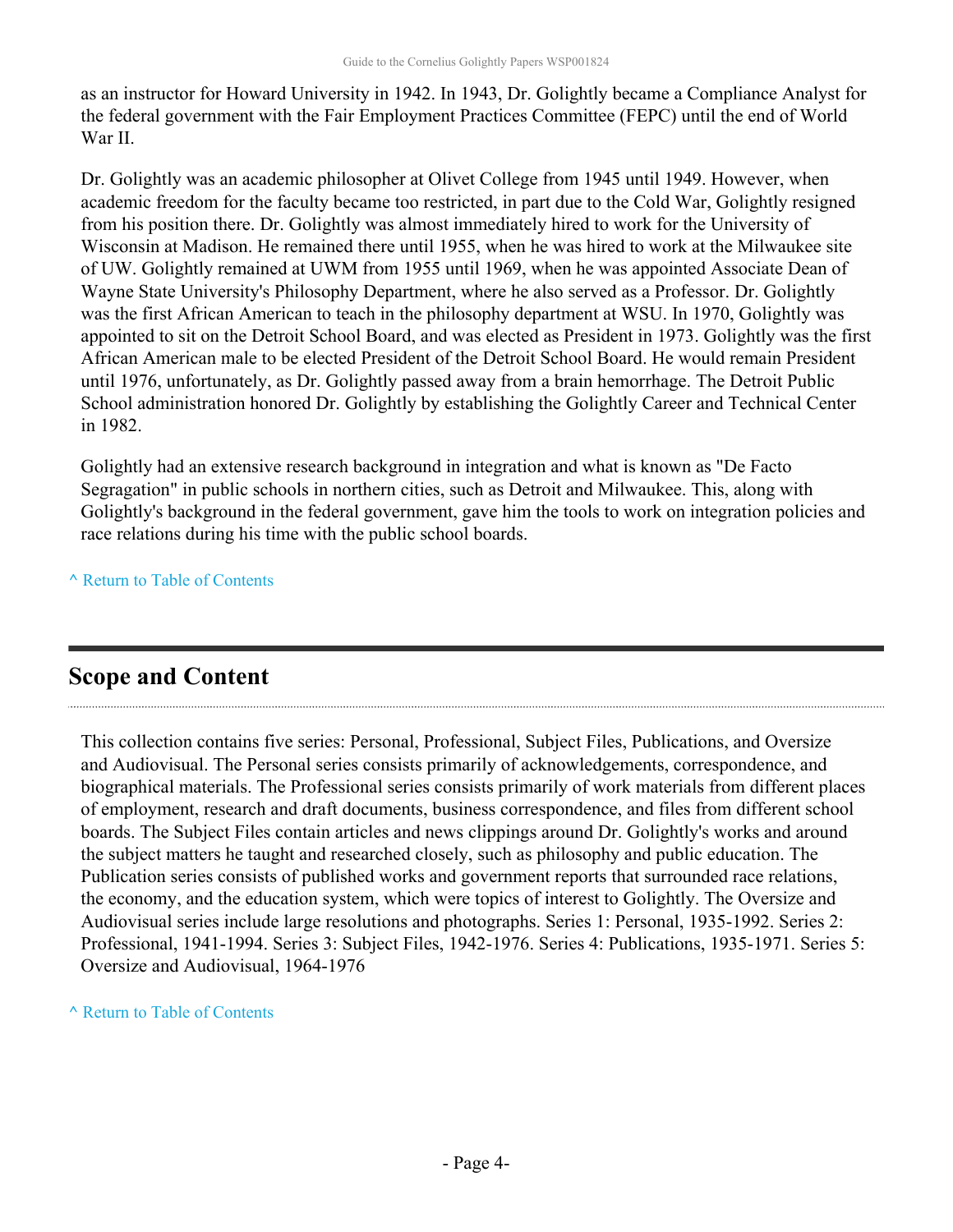### <span id="page-4-0"></span>**Arrangement**

The collection is arranged into 5 series. Series 1 (Boxes 1, 8), Series 2 (Boxes 1-6, 8), Series 3 (Boxes 6, 8), Series 4 (Boxes 7, 8), Series 5 (Boxes 9-10). Folders in each series are simply listed by their location within each box. They are semi-arranged, so any given subject may be dispersed throughout several boxes within each series.

**^** [Return to Table of Contents](#page-1-0)

# <span id="page-4-1"></span>**Administrative Information**

### **Publication Statement**

Walter P. Reuther Library

5401 Cass Avenue Detroit, MI 48202 URL:<https://reuther.wayne.edu>

### **Revision Description**

Finding aid edited by Alexandra A. A. Orchard. 2017-10-18

### **Acquisition**

Materials were deposited at the Walter P. Reuther Library by Karen Krebs in 1987.

### **Processing History**

Processed and finding aid written by Mark Prindiville on July 31, 2017.

### **Access**

Collection is open for research.

### **Use**

Refer to the Walter P. Reuther Library "Rules for Use of Archival Materials." Restrictions: Researchers may encounter records of a sensitive nature – personnel files, case records and those involving investigations, legal and other private matters. Privacy laws and restrictions imposed by the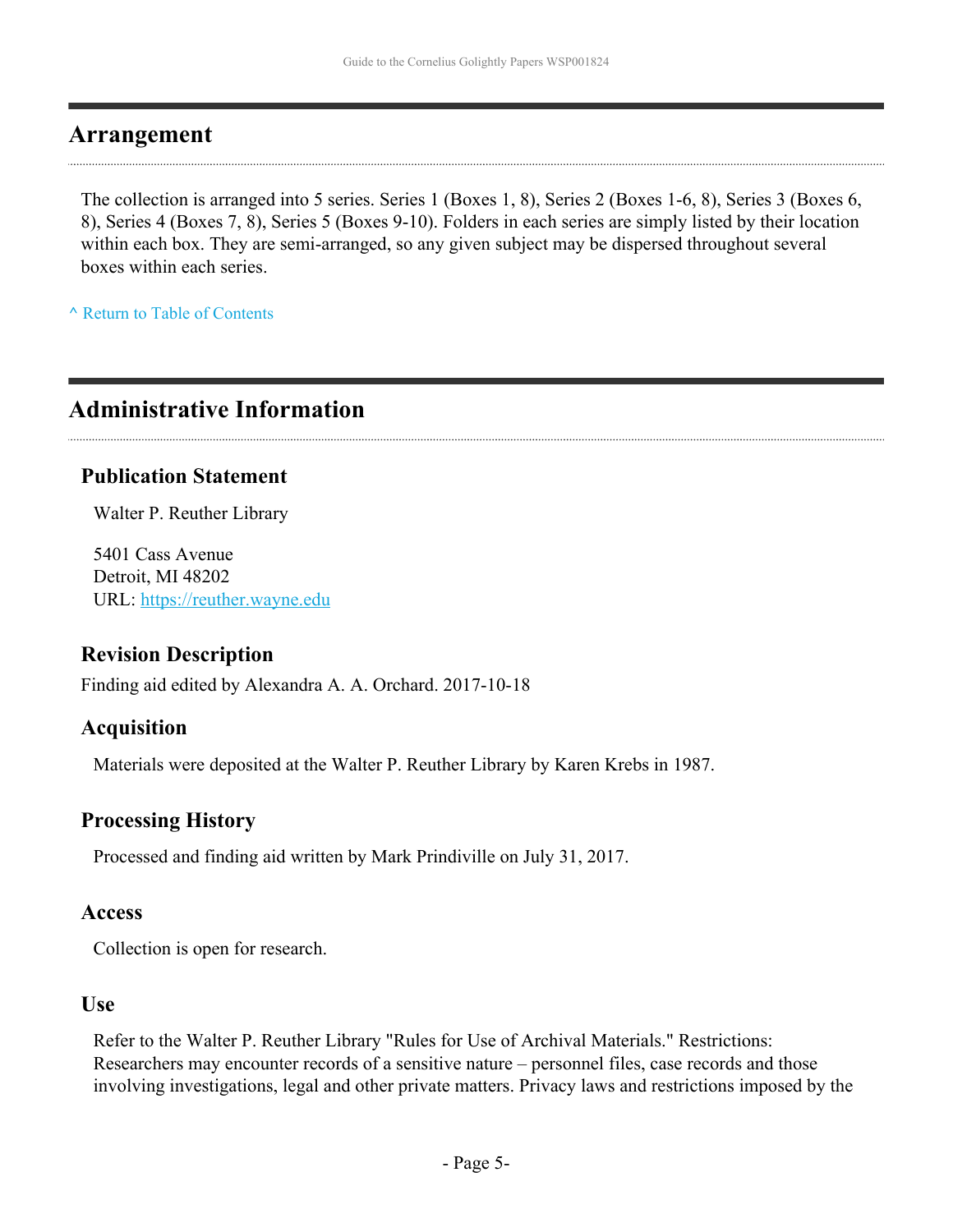Library prohibit the use of names and other personal information which might identify an individual, except with written permission from the Director and/or the donor.

#### **^** [Return to Table of Contents](#page-1-0)

# <span id="page-5-0"></span>**Related Materials**

### **Transfers**

Three folders of photographs were transferred to the Reuther's Audiovisual Department.

### **Related Materials**

Topics covered in the Cornelius Golightly Papers are featured in several other Reuther Library collections, including the Coleman Young Papers, the Department of Africana Studies Records, the Detroit Board of Education Public Schools Records, and the Wayne State University College of Education, Dean's Office: Detroit Public Schools Monitoring Commission on Desegregation Records

**^** [Return to Table of Contents](#page-1-0)

# <span id="page-5-1"></span>**Controlled Access Headings**

- Philosophy
- Public schools
- Education, Urban
- Race relations
- Detroit (Mich.). Board of Education
- Detroit Public Schools
- University of Wisconsin. Milwaukee
- Wayne State University
- Young, Coleman A.

# <span id="page-5-2"></span>**Collection Inventory**

### <span id="page-5-3"></span>**Series 1: Personal**

**Title/Description Instances**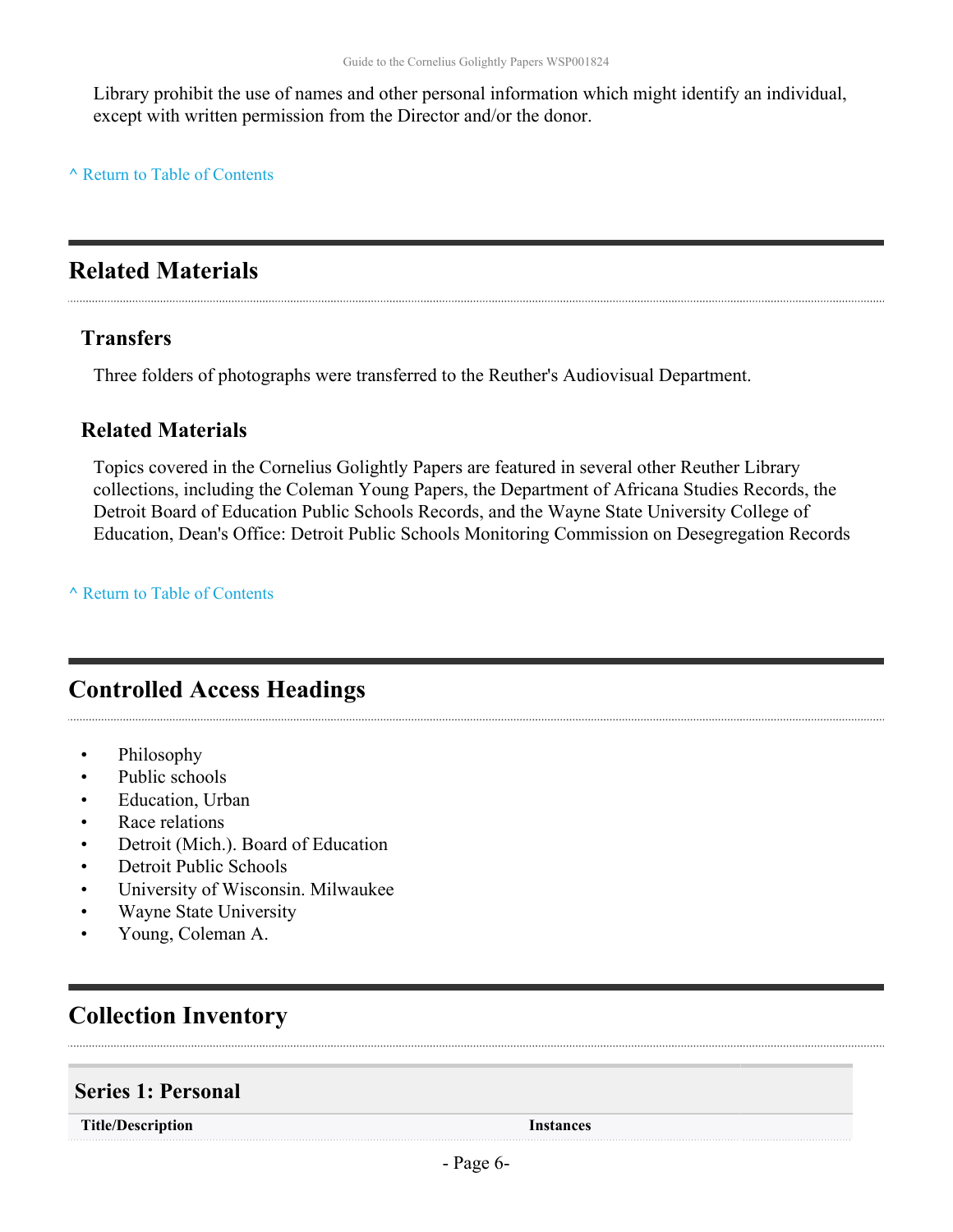| Awards and Certificates, 1967, 1969                                         | Box 1 | Folder 1            |
|-----------------------------------------------------------------------------|-------|---------------------|
| Awards and Certificates, American Psychological Association,<br>1944        | Box 1 | Folder <sub>2</sub> |
| Awards and Certificates, Board of Governors Faculty<br>Recognition, 1975    | Box 1 | Folder 3            |
| Awards and Certificates, Board of School Directors, 1961                    | Box 1 | Folder 4            |
| Awards and Certificates, Channel 7, 1976                                    | Box 1 | Folder 5            |
| Awards and Certificates, Detroit Board of Education, 1971                   | Box 1 | Folder 6            |
| Awards and Certificates, Detroit Retirement Commissioner, 1975              | Box 1 | Folder 7            |
| Awards and Certificates, Detroit Urban League Distinguised<br>Warrior, 1993 | Box 1 | Folder 8            |
| Awards and Certificates, In Memorium, 1976                                  | Box 1 | Folder 9            |
| Awards and Certificates, Lambda Kappa Mu Soroity, 1969                      | Box 1 | Folder 10           |
| Awards and Certificates, Omega Psi, Phi Fraternity, 1961                    | Box 1 | Folder 11           |
| Awards and Certificates, Optimist Club of Central Detroit, 1975             | Box 1 | Folder 12           |
| Awards and Certificates, Peace Corps Trainees, 1963                         | Box 1 | Folder 13           |
| Awards and Certificates, Testimonial Dinner, 1966                           | Box 1 | Folder 14           |
| Awards and Certificates, Who's Who in Government, 1975-1976                 | Box 1 | Folder 15           |
| Awards and Certificates, WWJ Radio, 1971                                    | Box 1 | Folder 16           |
| Awards and Certificates, WWJ Radio One, 1973                                | Box 1 | Folder 17           |
| Bibliography, undated                                                       | Box 1 | Folder 18           |
| Brochures and Programs, 1967-1974                                           | Box 1 | Folder 19           |
| Correspondence, Ben Karpman, 1945-1949                                      | Box 1 | Folder 20           |
| Correspondence, George Nash, 1968-1969                                      | Box 1 | Folder 21           |
| Correspondence, Gordon Allport, 1945-1947                                   | Box 1 | Folder 22           |
| Correspondence, Homeowner's Ordinance Fliers, undated                       | Box 1 | Folder 23           |
| Correspondence, Negro Juvenile Reformatory, 1947-1948                       | Box 1 | Folder 24           |
| Correspondence, News Clippings, 1964, 1969                                  | Box 1 | Folder 25           |
| Correspondence, Personal, 1935-1940                                         | Box 1 | Folder 26           |
| Correspondence, Personal, 1944                                              | Box 1 | Folder 27           |
| Correspondence, Personal, 1944-1976                                         | Box 1 | Folder 28           |
| Correspondence, Personal, 1947-1955                                         | Box 1 | Folder 29           |
| Correspondence, Personal, 1950                                              | Box 1 | Folder 30           |

Correspondence, Personal, 1956-1973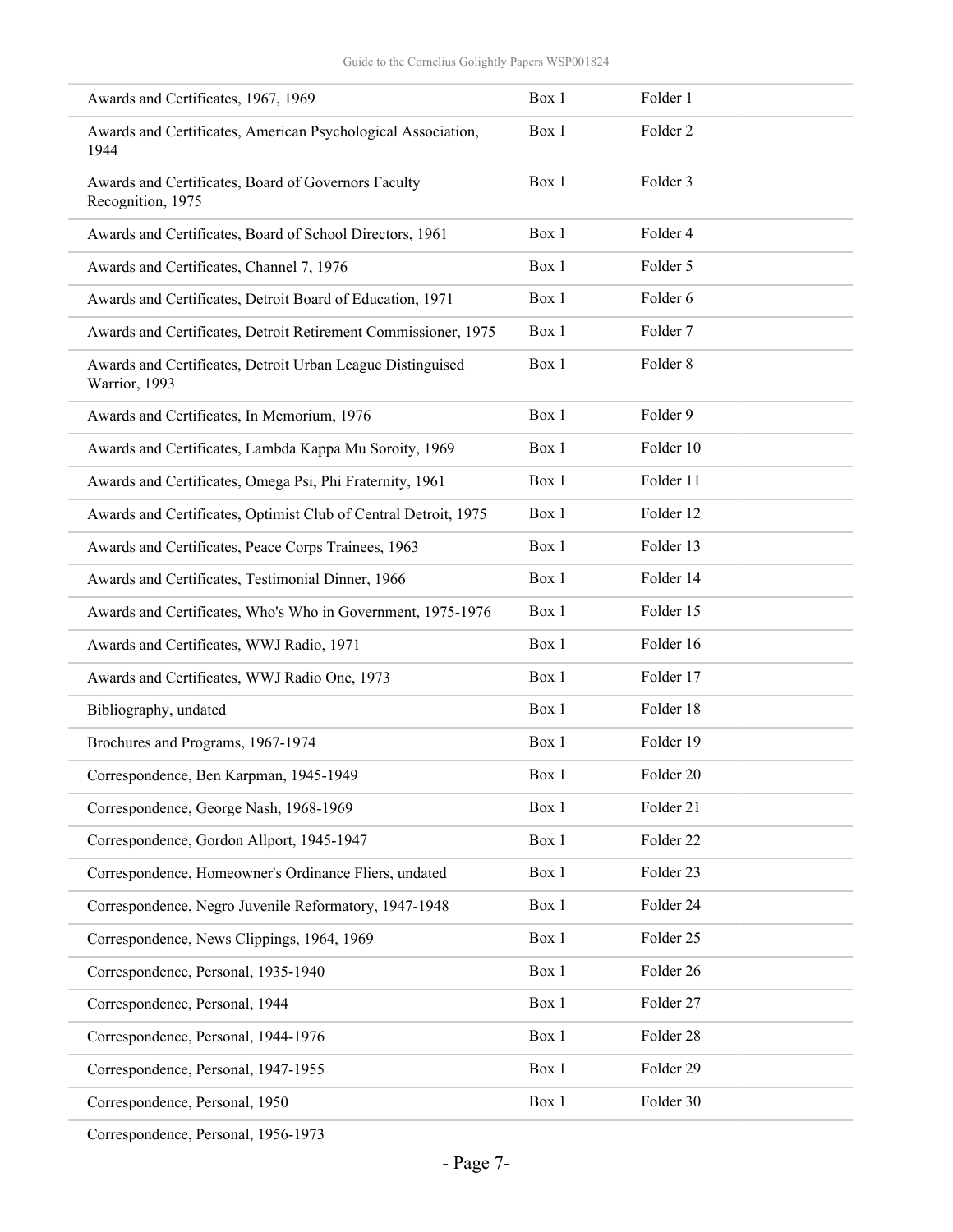|                                                      | Box 1 | Folder 31 |
|------------------------------------------------------|-------|-----------|
| Correspondence, Personal, 1964                       | Box 1 | Folder 32 |
| Correspondence, Personal, 1966, 1969                 | Box 1 | Folder 33 |
| Correspondence, Personal, 1969-1970                  | Box 1 | Folder 34 |
| Correspondence, Personal, 1969-1976                  | Box 1 | Folder 35 |
| Correspondence, Personal, 1970-1976                  | Box 1 | Folder 36 |
| Correspondence, Personal, 1975                       | Box 1 | Folder 37 |
| Correspondence, Personal, 1976                       | Box 1 | Folder 38 |
| Correspondence, Personal, 1980-1992                  | Box 1 | Folder 39 |
| Correspondence, Telegrams, 1966-1968                 | Box 1 | Folder 40 |
| Correspondence, U.S. Naval Reserve Application, 1944 | Box 1 | Folder 41 |
| "Flip" Note Book, undated                            | Box 1 | Folder 42 |
| Golightly Education Center, 1980-1983                | Box 1 | Folder 43 |
| Golightly Education Center, 1983                     | Box 1 | Folder 44 |
| Memberships, ID Cards, 1974-1977                     | Box 1 | Folder 45 |
| News Clippings, 1963                                 | Box 1 | Folder 46 |
| News Clippings, 1964                                 | Box 1 | Folder 47 |
| News Clippings, 1965                                 | Box 1 | Folder 48 |
| Personal, 1941-1966                                  | Box 1 | Folder 49 |
| Personal, Biography, 1950, 1974                      | Box 1 | Folder 50 |
| Personal, Family Reunion, 1986                       | Box 1 | Folder 51 |
| Personal, Files, 1955-1976                           | Box 1 | Folder 52 |
| Personal, Fullilove Family Reunion, 1986             | Box 1 | Folder 53 |
| Personal, In Memorium, 1976                          | Box 1 | Folder 54 |
| Personal, Lease, 1953                                | Box 1 | Folder 55 |
| Personal, Linnie Maria Golightly, 1983               | Box 1 | Folder 56 |
| Speeches, Arthur Johnson Tribute, 1972               | Box 1 | Folder 57 |
| Talladega College, Correspondence, 1938-1974         | Box 1 | Folder 58 |
| Talladega College, "T" Patch, undated                | Box 1 | Folder 59 |
| Vita, undated                                        | Box 1 | Folder 60 |
| Civil Rights Commission, Resolution, 1976            | Box 8 | Folder 1  |
| Correspondence, Personal, undated                    | Box 8 | Folder 2  |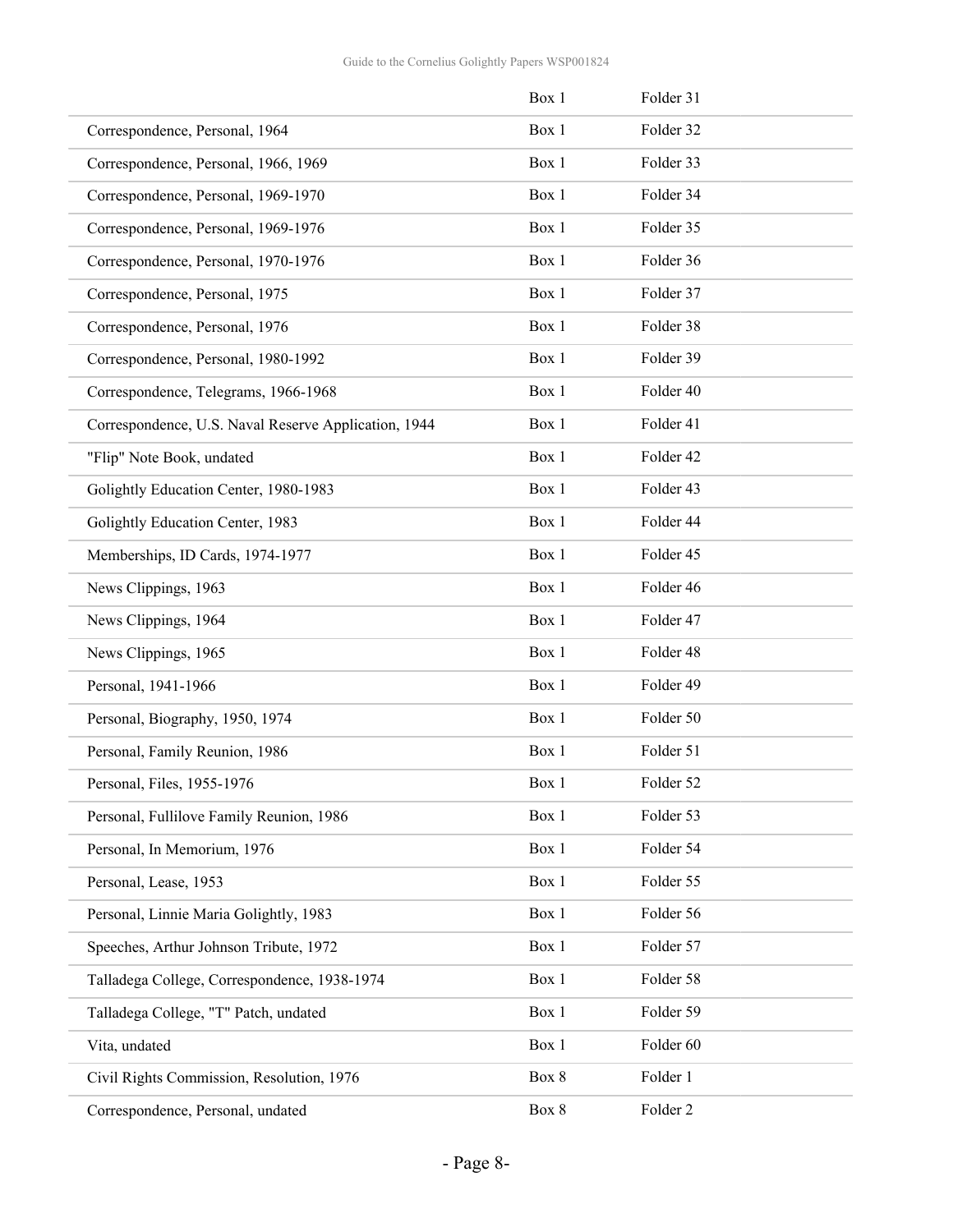# <span id="page-8-0"></span>**Series 2: Professional**

| <b>Title/Description</b>                                                                                                 | <b>Instances</b> |                      |
|--------------------------------------------------------------------------------------------------------------------------|------------------|----------------------|
| Committees, Correspondence, 1956                                                                                         | Box 1            | Folder 61            |
| Committees, "Employment of Minority Workers During Current<br>Period of Intensive War Production," 1945                  | Box 1            | Folder 62            |
| Committees, Fair Employment Practices, 1944-1945                                                                         | Box 1            | Folder <sub>63</sub> |
| Committees, Fair Employment Practices Correspondence, 1944                                                               | Box 1            | Folder 64            |
| Committees, Fair Employment Practices Findings, 1943                                                                     | Box 1            | Folder 65            |
| Committees, FEPC and the Employment of Minority Workers in<br>Transition to the Postwar Economy, 1945                    | Box 1            | Folder 66            |
| Committees, FEPC Writings, undated                                                                                       | Box 1            | Folder 67            |
| Committees, Manpower Estimates, 1944-1945                                                                                | Box 1            | Folder 68            |
| Committees, Meeting Notes, 1965                                                                                          | Box 1            | Folder 69            |
| Committees, Michigan Association of School Boards, 1974-1975                                                             | Box 1            | Folder 70            |
| Committees, "Negros Employment Before the War and Now,"<br>1944                                                          | Box 1            | Folder 71            |
| Committees, Outlines of Preliminary Railroad Investigation, 1943                                                         | Box 1            | Folder 72            |
| Committees, "Post War Problems of the Negro," 1945                                                                       | Box 1            | Folder 73            |
| Committees, "Problems of Economic Discrimination Facing<br>Minority Group Workers in the Immediate Postwar Period," 1945 | Box 1            | Folder 74            |
| Committees, Special Committee on Educational Equality, undated                                                           | Box 1            | Folder 75            |
| Committees, Suggested Reading for Staff at FEPC, 1943                                                                    | Box 1            | Folder 76            |
| Committees, "The Wartime Employment of Negroes in the<br>Federal Government," 1945                                       | Box 1            | Folder 77            |
| Community and Municipal Organizations, Correspondence,<br>1955-1965                                                      | Box 1            | Folder 78            |
| Community and Municipal Organizations, Correspondence,<br>1956-1968                                                      | Box 1            | Folder 79            |
| Community and Municipal Organizations, Correspondence and<br>Policy Handbook, 1958-1969                                  | Box 1            | Folder 80            |
| Community and Municipal Organizations, The Metropolitan<br>Detroit Society of Black Educational Administrators, 1973     | Box 1            | Folder 81            |
| Community and Municipal Organizations, Survey, 1965                                                                      | Box 1            | Folder 82            |

Conferences, American Education Fellowship, 1947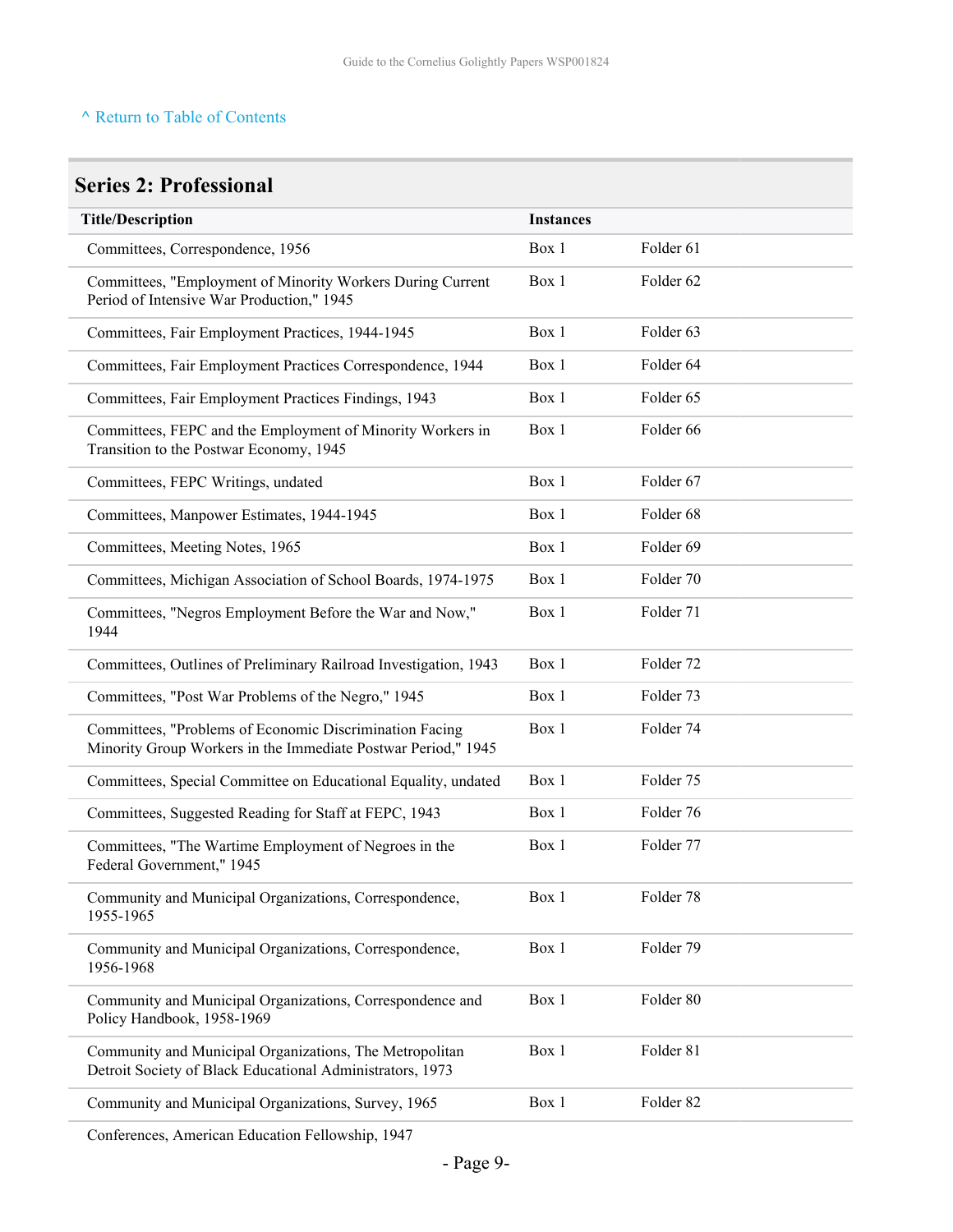|                                                                                                                                                    | Box 2 | Folder 1            |
|----------------------------------------------------------------------------------------------------------------------------------------------------|-------|---------------------|
| Conferences, The American Philisophical Association, 1948                                                                                          | Box 2 | Folder <sub>2</sub> |
| Conferences, The American Philisophical Association, 1949                                                                                          | Box 2 | Folder 3            |
| Conferences, Association of Black Social Workers of Greater Los<br>Angeles Inc., 1976                                                              | Box 2 | Folder 4            |
| Conferences, Cleveland State University, 1971                                                                                                      | Box 2 | Folder 5            |
| Conferences, "Escape from the Dark Cave," 1970                                                                                                     | Box 2 | Folder 6            |
| Conferences, Experimental Program in Higher Education, 1969                                                                                        | Box 2 | Folder <sub>7</sub> |
| Conferences, Foreign Students and Exchange Teachers in<br>Michigan, 1948                                                                           | Box 2 | Folder <sub>8</sub> |
| Conferences, Marquette University Workshop, 1966                                                                                                   | Box 2 | Folder 9            |
| Conferences, Michigan Academy of Science, Arts, and Letters,<br>1946, 1949                                                                         | Box 2 | Folder 10           |
| Conferences, Model School Systems, 1964                                                                                                            | Box 2 | Folder 11           |
| Conferences, National Conference for Philosophy of Creativity,<br>1969                                                                             | Box 2 | Folder 12           |
| Conferences, National Humanities Faculty, 1969                                                                                                     | Box 2 | Folder 13           |
| Conferences, National Opinion Research Center (NORC), 1946                                                                                         | Box 2 | Folder 14           |
| Conferences, Newsletter, 1975-1976                                                                                                                 | Box 2 | Folder 15           |
| Conferences, New York State Education Department, 1964                                                                                             | Box 2 | Folder 16           |
| Conferences, "The School and the Energy Crunch," 1974                                                                                              | Box 2 | Folder 17           |
| Conferences, Second Inter-American Congress of Philosophy,<br>1947                                                                                 | Box 2 | Folder 18           |
| Conferences, U.S. Commission on Civil Rights for the National<br>Conference on Equal Educational Opportunities in American<br><b>Cities</b> , 1967 | Box 2 | Folder 19           |
| Conferences, Wisconsin Congregational Summer Youth<br>Conferences Green Lake Area, 1950                                                            | Box 2 | Folder 20           |
| Correspondence, Business, 1940-1949                                                                                                                | Box 2 | Folder 21           |
| Correspondence, Business, 1944                                                                                                                     | Box 2 | Folder 22           |
| Correspondence, Business, 1947-1969                                                                                                                | Box 2 | Folder 23           |
| Correspondence, Business, 1948                                                                                                                     | Box 2 | Folder 24           |
| Correspondence, Business, 1950-1958                                                                                                                | Box 2 | Folder 25           |
| Correspondence, Business, 1954-1955                                                                                                                | Box 2 | Folder 26           |
| Correspondence, Business, 1960-1969                                                                                                                | Box 2 | Folder 27           |
| Correspondence, Business, 1969-1976                                                                                                                | Box 2 | Folder 28           |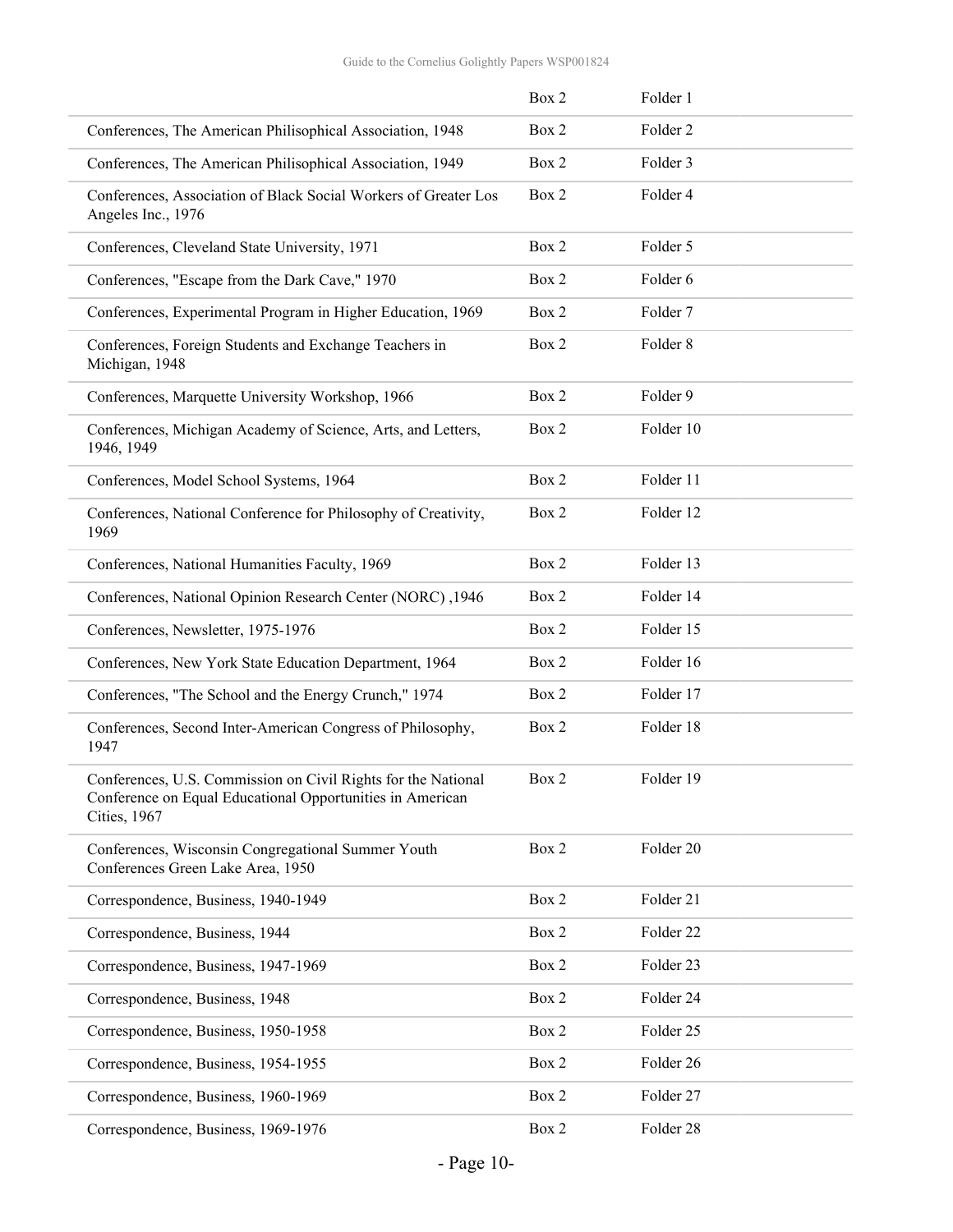| Correspondence, Business, 1970-1976                                                                  | Box 2 | Folder 29 |
|------------------------------------------------------------------------------------------------------|-------|-----------|
| Correspondence, Business, 1971                                                                       | Box 2 | Folder 30 |
| Correspondence, Business, 1971-1973                                                                  | Box 2 | Folder 31 |
| Correspondence, Business, 1972-1973                                                                  | Box 2 | Folder 32 |
| Correspondence, Business, 1973                                                                       | Box 2 | Folder 33 |
| Correspondence, Business, 1973, 1975                                                                 | Box 2 | Folder 34 |
| Correspondence, Business, 1974                                                                       | Box 2 | Folder 35 |
| Correspondence, Detroit Urban League, 1974-1976                                                      | Box 2 | Folder 36 |
| Correspondence, News Clippings, 1965                                                                 | Box 2 | Folder 37 |
| Correspondence, Race, Discrimination and the Problem of Guilt,<br>1946-1947                          | Box 2 | Folder 38 |
| Court Cases, Background Information on the Supreme Court<br>Decision, 1974                           | Box 2 | Folder 39 |
| Court Cases, Chronoloy of NAACP Case, Judge Roth's Order of<br>Integration Plan, 1969-1974           | Box 2 | Folder 40 |
| Court Cases, Detroit Board of Education Co-Bond Counsel to<br>Baord of Education, 1973-1974          | Box 2 | Folder 41 |
| Court Cases, Detroit Board of Education v. Detroit Federation of<br>Teachers, Local 231, 1973        | Box 2 | Folder 42 |
| Court Cases, Detroit Board of Education v. Lillian Hollander,<br>1972 (1 of 2)                       | Box 2 | Folder 43 |
| Court Cases, Detroit Board of Education v. Lillian Hollander,<br>1972 (2 of 2)                       | Box 2 | Folder 44 |
| Court Cases, General Education Sub-Committee, 1973                                                   | Box 2 | Folder 45 |
| Court Cases, General Sub-Committee on Education of the<br>Committee on Education and Labor, 1973     | Box 2 | Folder 46 |
| Court Cases, Michigan Association of School Boards, 1973                                             | Box 2 | Folder 47 |
| Court Cases, Milliken v. Bradley, 1974                                                               | Box 2 | Folder 48 |
| Court Cases, Milliken v. Bradley, 1975                                                               | Box 2 | Folder 49 |
| Court Cases, Seventh Circuit U.S. Court of Appeals, 1972-1973                                        | Box 2 | Folder 50 |
| Court Cases, Supreme Court of the United States, 1947                                                | Box 2 | Folder 51 |
| Court Cases, U.S. Commission on Education, "National Ideals and<br>Educational Policy," 1967         | Box 2 | Folder 52 |
| Detroit Board of Education, An Assessment of Decentralization in<br>the Detroit Public Schools, 1973 | Box 2 | Folder 53 |
| Detroit Board of Education, Call for Special Meeting, 1973                                           | Box 2 | Folder 54 |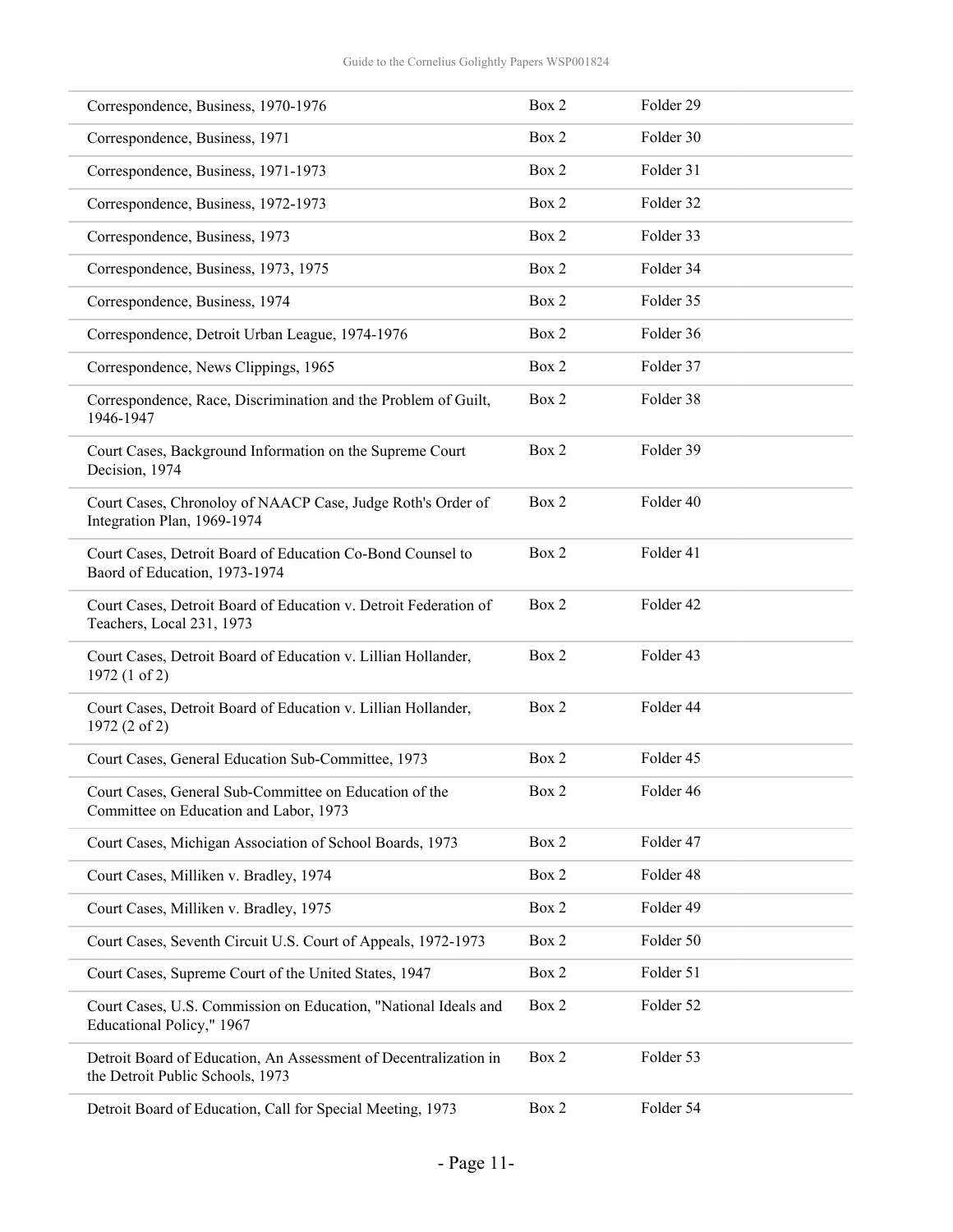| Detroit Board of Education, Campain Correspondence and<br>Statements, 1974                                                                            | Box 2 | Folder 55            |
|-------------------------------------------------------------------------------------------------------------------------------------------------------|-------|----------------------|
| Detroit Board of Education, Changes in the Percent of Grade 4<br>Pupils More Than One Year Below Grade Placement in Reading<br>Achievement, 1968-1972 | Box 2 | Folder 56            |
| Detroit Board of Education, Chronology of Meetings with Detroit<br>Federation of Teachers, 1973                                                       | Box 2 | Folder 57            |
| Detroit Board of Education, City-Wide Schools Committee, 1973                                                                                         | Box 2 | Folder 58            |
| Detroit Board of Education, Commission on Community<br>Relations, 1973                                                                                | Box 2 | Folder 59            |
| Detroit Board of Education, Correspondence, 1970                                                                                                      | Box 2 | Folder <sub>60</sub> |
| Detroit Board of Education, Correspondence, 1970-1972                                                                                                 | Box 2 | Folder 61            |
| Detroit Board of Education, Correspondence, 1970-1975                                                                                                 | Box 2 | Folder 62            |
| Detroit Board of Education, Correspondence, 1971                                                                                                      | Box 2 | Folder <sub>63</sub> |
| Detroit Board of Education, Correspondence, 1972                                                                                                      | Box 2 | Folder 64            |
| Detroit Board of Education, Correspondence, 1972-1975                                                                                                 | Box 2 | Folder <sub>65</sub> |
| Detroit Board of Education, Correspondence, 1973                                                                                                      | Box 2 | Folder 66            |
| Detroit Board of Education, Correspondence, 1973-1976                                                                                                 | Box 2 | Folder 67            |
| Detroit Board of Education, Correspondence, 1975                                                                                                      | Box 2 | Folder 68            |
| Detroit Board of Education, Correspondence, undated                                                                                                   | Box 2 | Folder <sub>69</sub> |
| Detroit Board of Education, Correspondence and Agenda Items,<br>1970                                                                                  | Box 2 | Folder 70            |
| Detroit Board of Education, Correspondence and Agendas, 1970                                                                                          | Box 2 | Folder 71            |
| Detroit Board of Education, Correspondence and By-Laws, 1975                                                                                          | Box 3 | Folder 1             |
| Detroit Board of Education, Correspondence and Expenses, 1971                                                                                         | Box 3 | Folder <sub>2</sub>  |
| Detroit Board of Education, Correspondence and Meeting<br>Minutes, 1973                                                                               | Box 3 | Folder 3             |
| Detroit Board of Education, Correspondence and Vote<br>Information, 1973-1974                                                                         | Box 3 | Folder 4             |
| Detroit Board of Education, Correspondence, "Congratulations,"<br>1970                                                                                | Box 3 | Folder 5             |
| Detroit Board of Education, Court Case, 1975                                                                                                          | Box 3 | Folder 6             |
| Detroit Board of Education, Desegregation and Affirmative<br>Action, 1970-1975                                                                        | Box 3 | Folder 7             |
| Detroit Board of Education, Detroit Council for Political<br>Educaiton, 1973                                                                          | Box 3 | Folder 8             |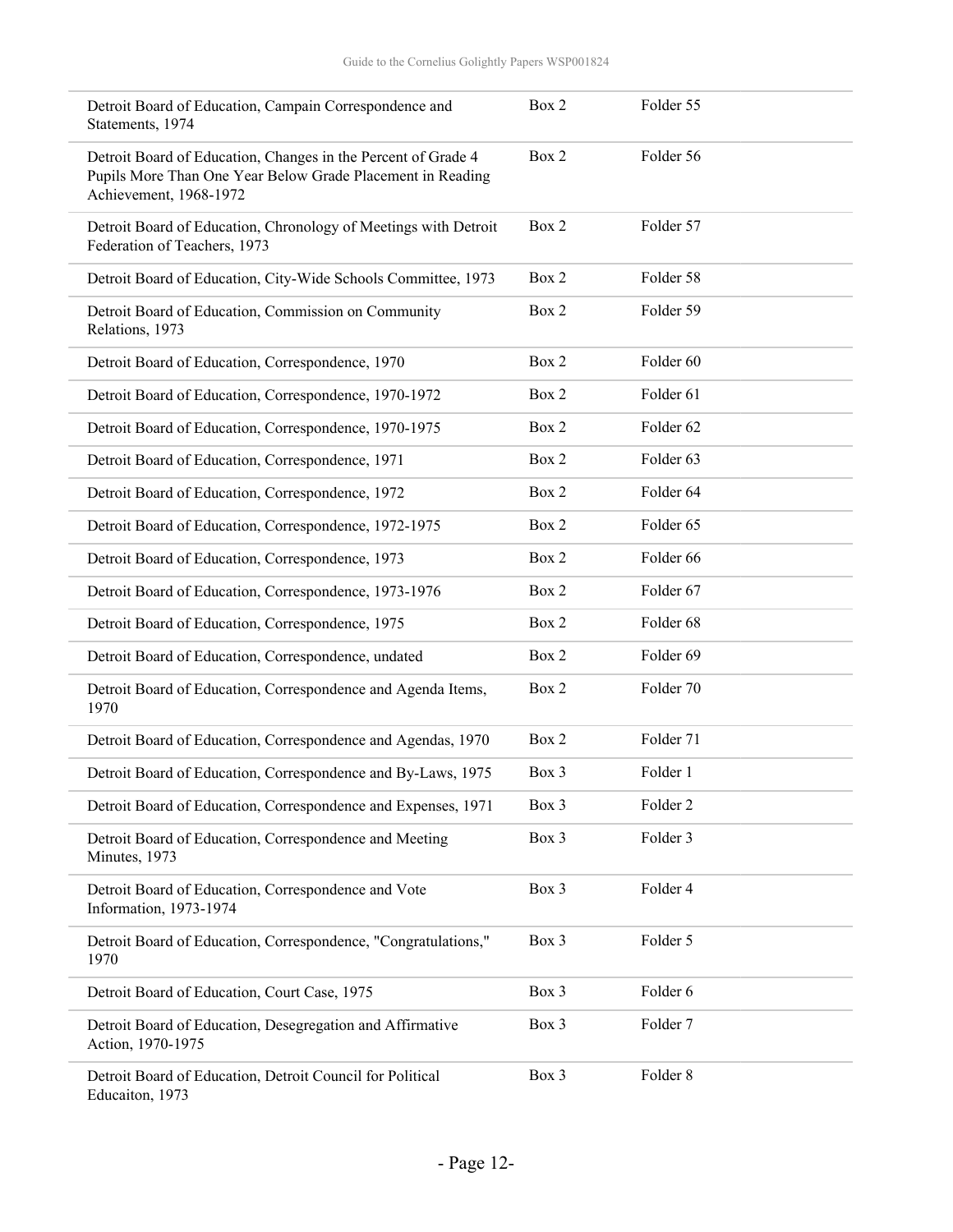| Detroit Board of Education, Detroit Day School for the Deaf,<br>1971-1973                                    | Box 3 | Folder 9  |
|--------------------------------------------------------------------------------------------------------------|-------|-----------|
| Detroit Board of Education, Detroit Results on 1972 State<br>Assessment, 1972                                | Box 3 | Folder 10 |
| Detroit Board of Education, Detroit School Millage and School<br>Related Issues, 1973                        | Box 3 | Folder 11 |
| Detroit Board of Education, "Detroit Schools," 1964                                                          | Box 3 | Folder 12 |
| Detroit Board of Education, Education Task Force, 1972                                                       | Box 3 | Folder 13 |
| Detroit Board of Education, Education Task Force Reports, 1973                                               | Box 3 | Folder 14 |
| Detroit Board of Education, ESEA Title I Allocations, 1965-1973                                              | Box 3 | Folder 15 |
| Detroit Board of Education, Finance Committee, 1974                                                          | Box 3 | Folder 16 |
| Detroit Board of Education, Finney High School, Comprehensive<br>and Career Preparation Magnet Program, 1971 | Box 3 | Folder 17 |
| Detroit Board of Education, Guest Area Primary Design Manuel,<br>1971                                        | Box 3 | Folder 18 |
| Detroit Board of Education, Guidelines, 1970                                                                 | Box 3 | Folder 19 |
| Detroit Board of Education, Humanities Course and<br>Correspondence, 1971                                    | Box 3 | Folder 20 |
| Detroit Board of Education, "Information Items," 1972                                                        | Box 3 | Folder 21 |
| Detroit Board of Education, Legislative Committee Resolution,<br>1974                                        | Box 3 | Folder 22 |
| Detroit Board of Education, Meeting Notes and Correspondence,<br>1971-1974                                   | Box 3 | Folder 23 |
| Detroit Board of Education, Meeting Notes and Correspondence,<br>1974                                        | Box 3 | Folder 24 |
| Detroit Board of Education, Meeting Reports and<br>Correspondence, 1974                                      | Box 3 | Folder 25 |
| Detroit Board of Education, "Neighorhood Schools and<br>Educational Opportunities," undated                  | Box 3 | Folder 26 |
| Detroit Board of Education, News Clippings, undated                                                          | Box 3 | Folder 27 |
| Detroit Board of Education, Personnel Committee Meeting<br>Report, 1973                                      | Box 3 | Folder 28 |
| Detroit Board of Education, Policy and Procedures, 1966-1971                                                 | Box 3 | Folder 29 |
| Detroit Board of Education, Policy Statement, 1968                                                           | Box 3 | Folder 30 |
| Detroit Board of Education, Pupil Reassignment Plan, 1975                                                    | Box 3 | Folder 31 |
| Detroit Board of Education, Report on Unrest and Disorder in the<br>Schools, 1971                            | Box 3 | Folder 32 |

Detroit Board of Education, Report on Progress and Plans, 1962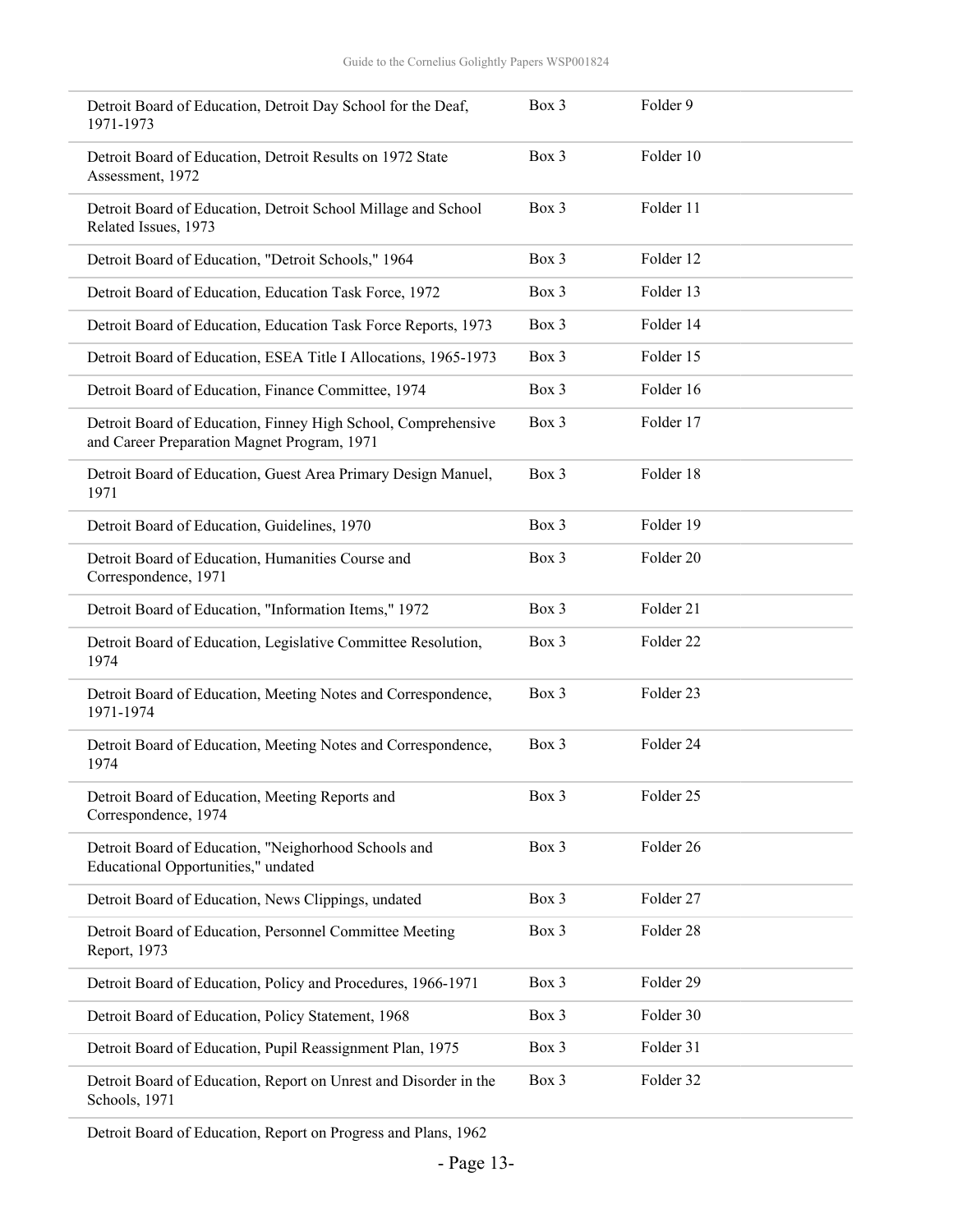|                                                                                           | Box 3 | Folder 33 |  |
|-------------------------------------------------------------------------------------------|-------|-----------|--|
| Detroit Board of Education, Resolution on Public Works and Anti-<br>Recession Aid, 1975   | Box 3 | Folder 34 |  |
| Detroit Board of Education, School Decentralization Guidelines<br>Meet, 1972              | Box 3 | Folder 35 |  |
| Detroit Board of Education, School Issues Follow-Up Report,<br>1973                       | Box 3 | Folder 36 |  |
| Detroit Board of Education, Special Meeting, 1971                                         | Box 3 | Folder 37 |  |
| Detroit Board of Education, Speeches, 1970                                                | Box 3 | Folder 38 |  |
| Detroit Board of Education, Statement, 1962                                               | Box 3 | Folder 39 |  |
| Detroit Board of Education, Statement, 1963                                               | Box 3 | Folder 40 |  |
| Detroit Board of Education, Statement, 1964                                               | Box 3 | Folder 41 |  |
| Detroit Board of Education, Statement, 1976                                               | Box 3 | Folder 42 |  |
| Detroit Board of Education, Statement Presented at Special<br>Meeting, 1972               | Box 3 | Folder 43 |  |
| Detroit Board of Education, Statements and Correspondence, 1975                           | Box 3 | Folder 44 |  |
| Detroit Board of Education, Student Educational Campaign, 1970                            | Box 3 | Folder 45 |  |
| Detroit Public Schools, Accountability Seminars, 1971-1973                                | Box 3 | Folder 46 |  |
| Detroit Public Schools, A Guide to Special Programs, 1971-1972                            | Box 3 | Folder 47 |  |
| Detroit Public Schools, Annual Reports, 1970-1971                                         | Box 3 | Folder 48 |  |
| Detroit Public Schools, By-Laws, 1971                                                     | Box 3 | Folder 49 |  |
| Detroit Public Schools, Central Administrative Staff Comparison,<br>1974                  | Box 3 | Folder 50 |  |
| Detroit Public Schools, Chronology of Board Action Re-<br>Desegregation Plan, 1975        | Box 3 | Folder 51 |  |
| Detroit Public Schools, Correspondence, 1994                                              | Box 3 | Folder 52 |  |
| Detroit Public Schools, Department of Intergroup Relations<br>Report, 1969                | Box 3 | Folder 53 |  |
| Detroit Public Schools, Detroit Schools' Standings on State<br>Assessment, 1972           | Box 3 | Folder 54 |  |
| Detroit Public Schools, Education Task Force Reports, 1973                                | Box 3 | Folder 55 |  |
| Detroit Public Schools, Facts About Detroit Schools, 1973                                 | Box 3 | Folder 56 |  |
| Detroit Public Schools, Final Report of Southwestern High School<br>Study Committee, 1967 | Box 3 | Folder 57 |  |
| Detroit Public Schools, Final Report of the Mumford High School<br>Study Committee, 1967  | Box 3 | Folder 58 |  |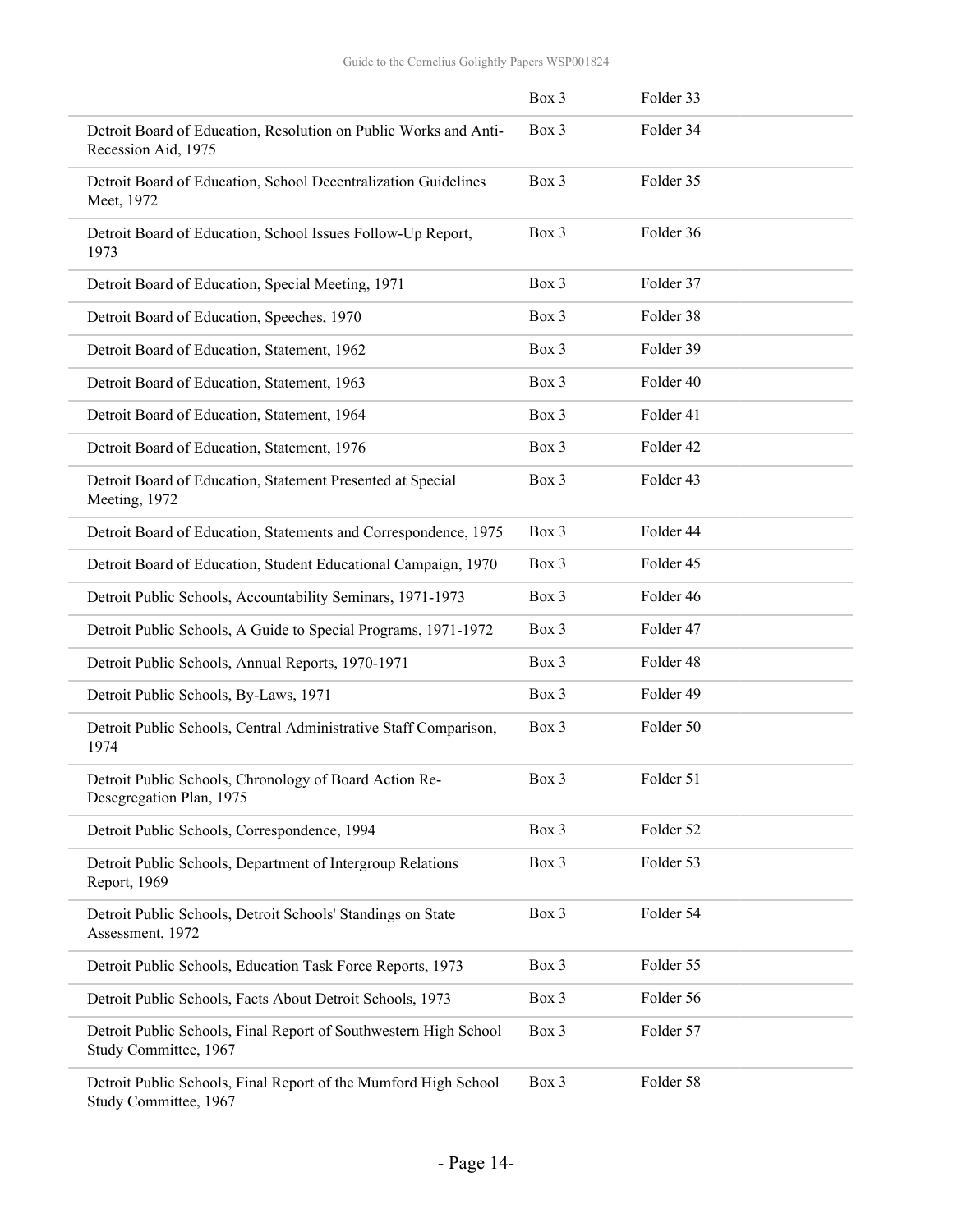| Detroit Public Schools, Financial Allocation Committee<br>Recommendations, 1971-1972                                                      | $Box$ 3 | Folder 59            |
|-------------------------------------------------------------------------------------------------------------------------------------------|---------|----------------------|
| Detroit Public Schools, Financial Status, 1971                                                                                            | Box 3   | Folder <sub>60</sub> |
| Detroit Public Schools, Goals of Education in Detroit, 1972                                                                               | Box 3   | Folder <sub>61</sub> |
| Detroit Public Schools, Inventory of Facility Needs, 1969                                                                                 | Box 3   | Folder <sub>62</sub> |
| Detroit Public Schools, Legislative Report, 1973                                                                                          | Box 3   | Folder <sub>63</sub> |
| Detroit Public Schools, Meeting, 1974                                                                                                     | Box 3   | Folder <sub>64</sub> |
| Detroit Public Schools, Primer on Public School Finance,<br>1970-1971                                                                     | Box 3   | Folder <sub>65</sub> |
| Detroit Public Schools, Processes for Teacher Evaluation, 1973                                                                            | Box 3   | Folder <sub>66</sub> |
| Detroit Public Schools, Program Report, 1973                                                                                              | Box 3   | Folder <sub>67</sub> |
| Detroit Public Schools, Proposed Teacher Evaluation Process,<br>1972                                                                      | Box 3   | Folder 68            |
| Detroit Public Schools, Proposition 'A,' School News, and<br>Packets, 1973                                                                | Box 3   | Folder <sub>69</sub> |
| Detroit Public Schools, Pupil Reassignment Plan, 1975                                                                                     | Box 3   | Folder 70            |
| Detroit Public Schools, Recommended Educational Specifications<br>for the Cerveny Area Elementary School, 1972                            | Box 3   | Folder 71            |
| Detroit Public Schools, Region I Home Study Hints, 1973                                                                                   | Box 3   | Folder <sub>72</sub> |
| Detroit Public Schools, Report of Recommended Educational<br>Program and Schematic Plans, 1972                                            | Box 3   | Folder 73            |
| Detroit Public Schools, Report of Recommended Educational<br>Program and Schematic Plans for the Ruthruff Elementary School<br>Site, 1972 | Box 3   | Folder 74            |
| Detroit Public Schools, Report of Recommended Educational<br>Specifications for the Guest Area Primary School, 1971                       | Box 3   | Folder 75            |
| Detroit Public Schools, Report of Recommended Educational<br>Specifications for the Murray High School Addition, 1971                     | Box 3   | Folder 76            |
| Detroit Public Schools, Report of Recommended Educational<br>Specifications for the Parker Area Elementary School, 1971                   | Box 4   | Folder 1             |
| Detroit Public Schools, Report of Recommended Educational<br>Specifications for the Tendler Elementary School Additions, 1971             | Box 4   | Folder <sub>2</sub>  |
| Detroit Public Schools, Report of Recommended Specifications<br>for the Tappan School Rehabilitation Project, 1971                        | Box 4   | Folder 3             |
| Detroit Public Schools, Report of the High School Study<br>Commission, 1968                                                               | Box 4   | Folder 4             |
| Detroit Public Schools, School District of the City of Detroit<br>Budget, 1973-1974                                                       | Box 4   | Folder 5             |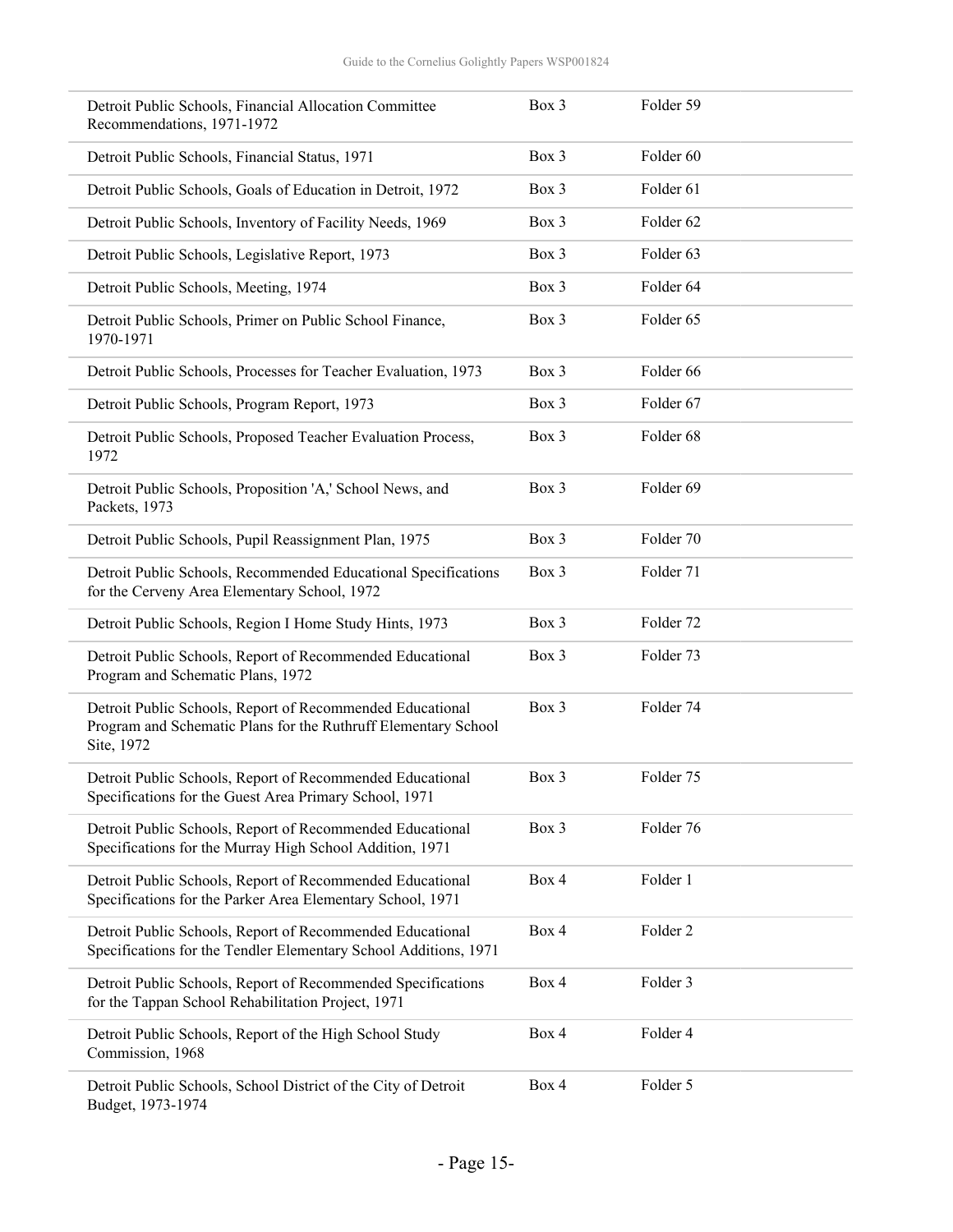| Detroit Public Schools, Secondary Urban Education Program<br>Report, 1974        | Box 4 | Folder 6  |
|----------------------------------------------------------------------------------|-------|-----------|
| Detroit Public Schools, Summary of Achievement Test Scores,<br>1972              | Box 4 | Folder 7  |
| Detroit Public Schools, Summary of Board Actions and Board<br>Minutes, 1971-1975 | Box 4 | Folder 8  |
| Detroit Public Schools, Teacher Salary Schedules, 1971-1973                      | Box 4 | Folder 9  |
| Draft, "Academic Freedom," undated                                               | Box 4 | Folder 10 |
| Draft, "American Caste and Moral Pathology," undated                             | Box 4 | Folder 11 |
| Draft, "Campus Strife, Justice and Law," undated                                 | Box 4 | Folder 12 |
| Draft, "Capital Punishment and Democracy," undated                               | Box 4 | Folder 13 |
| Draft, "Counseling, Culture and Value," undated                                  | Box 4 | Folder 14 |
| Draft, "Darwin's Theory of Moral Sense," 1960                                    | Box 4 | Folder 15 |
| Draft, "Day of Prayer for Fair Employment Practice in America,"<br>1945          | Box 4 | Folder 16 |
| Draft, Disarmament, undated                                                      | Box 4 | Folder 17 |
| Draft, "Ethical Agreement and World Peace," undated                              | Box 4 | Folder 18 |
| Draft, "The Ethics of Jim Crow," undated                                         | Box 4 | Folder 19 |
| Draft, Ethnic Characteristics, undated                                           | Box 4 | Folder 20 |
| Draft, "Examining Our Attitudes Towards the Unserved," undated                   | Box 4 | Folder 21 |
| Draft, For Minor Logic, undated                                                  | Box 4 | Folder 22 |
| Draft, Four Schemata of Analytical Ethics, 1953                                  | Box 4 | Folder 23 |
| Draft, Freedom in the Arts, undated                                              | Box 4 | Folder 24 |
| Draft, Handwritten Notes, undated                                                | Box 4 | Folder 25 |
| Draft, Inquiry and Whitehead's Schematic Method, undated                         | Box 4 | Folder 26 |
| Draft, Insight and Positive Action, undated                                      | Box 4 | Folder 27 |
| Draft, Intelligence and Social Problems, undated                                 | Box 4 | Folder 28 |
| Draft, The James Lange Theory, 1953                                              | Box 4 | Folder 29 |
| Draft, Mind Body, Causation and Correlation, undated                             | Box 4 | Folder 30 |
| Draft, Mind, Self, and Soul, 1972                                                | Box 4 | Folder 31 |
| Draft, Multiple Manuscripts, undated                                             | Box 4 | Folder 32 |
| Draft, Negro Scholar and Radical, 1958                                           | Box 4 | Folder 33 |
| Draft, Nonviolent Resistance to Segregation Laws, undated                        | Box 4 | Folder 34 |
| Draft, Northern Credo, undated                                                   | Box 4 | Folder 35 |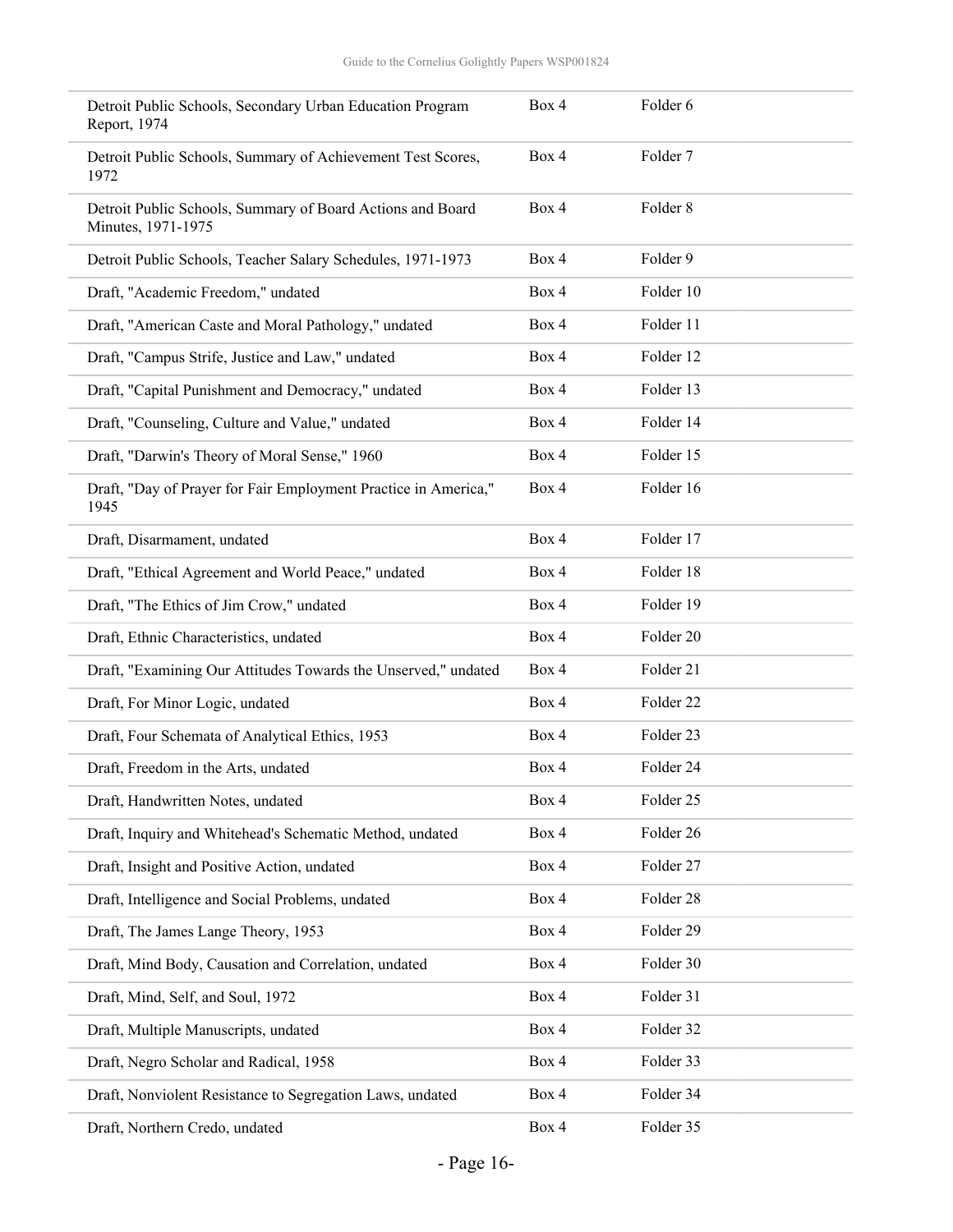| Draft, Philosophical Issues Related to Counselor's Information<br>Seeking Behavior, undated | Box 4 | Folder 36 |  |
|---------------------------------------------------------------------------------------------|-------|-----------|--|
| Draft, Philosophy and Prejudice, undated                                                    | Box 4 | Folder 37 |  |
| Draft, Pragmatism and the Academic Profession, undated                                      | Box 4 | Folder 38 |  |
| Draft, Race and Value Analysis, undated                                                     | Box 4 | Folder 39 |  |
| Draft, Race, Discrimination and the Problem of Guilt, undated                               | Box 4 | Folder 40 |  |
| Draft, "Race, Value and Guilt," undated                                                     | Box 4 | Folder 41 |  |
| Draft, The Relevance of Ethics, 1950                                                        | Box 4 | Folder 42 |  |
| Draft, Reviews, undated                                                                     | Box 4 | Folder 43 |  |
| Draft, Reviews, A Search for Man's Sanity, undated                                          | Box 4 | Folder 44 |  |
| Draft, Selected Bibliography on Propaganda, 1941                                            | Box 4 | Folder 45 |  |
| Draft, Thought and Language, Bibliography and Appendix,<br>undated                          | Box 4 | Folder 46 |  |
| Draft, Thought and Language, Chapter One, undated                                           | Box 4 | Folder 47 |  |
| Draft, Thought and Language, Chapter Two, undated                                           | Box 4 | Folder 48 |  |
| Draft, Thought and Language, Chapter Three, undated                                         | Box 4 | Folder 49 |  |
| Draft, Thought and Language, Chapter Four, undated                                          | Box 4 | Folder 50 |  |
| Draft, Thought and Language, Chapter Five, undated                                          | Box 4 | Folder 51 |  |
| Draft, Thought and Language, Chapter Six, undated                                           | Box 4 | Folder 52 |  |
| Draft, Untitled Manuscript, undated                                                         | Box 4 | Folder 53 |  |
| Draft, Value as a Scientific Concept, 1956                                                  | Box 4 | Folder 54 |  |
| Draft, What Makes Pinky a Negro, undated                                                    | Box 4 | Folder 55 |  |
| Draft, Written Notes, undated                                                               | Box 4 | Folder 56 |  |
| Harvard University, An Introduction to the Social Sciences,<br>1941-1942                    | Box 4 | Folder 57 |  |
| Harvard University, An Introduction to the Social Sciences,<br>1942-1943                    | Box 4 | Folder 58 |  |
| Harvard University, Course of Instruction in Morale Building,<br>undated                    | Box 4 | Folder 59 |  |
| Harvard University, Knowledge and Education, undated                                        | Box 4 | Folder 60 |  |
| Harvard University, Morale, 1941-1942                                                       | Box 4 | Folder 61 |  |
| Harvard University, Psychology, 1941-1942                                                   | Box 4 | Folder 62 |  |
| Harvard University, The Rumor Clinic on the Air, undated                                    | Box 4 | Folder 63 |  |
| Harvard University, Social Disorganization and the Personal<br>Demoralization, undated      | Box 4 | Folder 64 |  |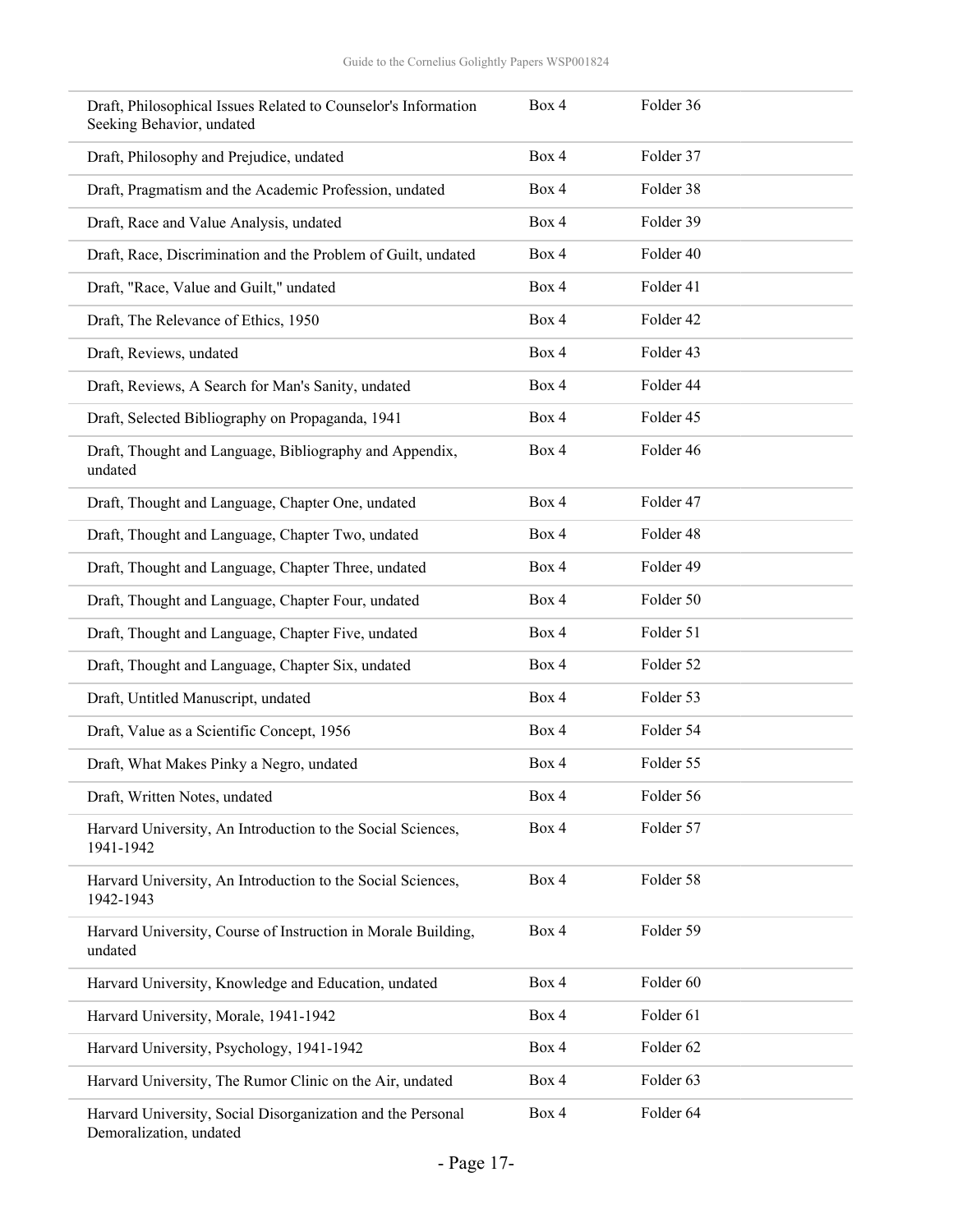| Harvard University, Standards of Democratic Morale, 1941                                                    | Box 4 | Folder 65           |
|-------------------------------------------------------------------------------------------------------------|-------|---------------------|
| Harvard University, Worksheets on Morale, undated                                                           | Box 4 | Folder 66           |
| Jackson College, 1947-1948                                                                                  | Box 4 | Folder 67           |
| Memberships, American Association of School Administrators,<br>1969-1971                                    | Box 4 | Folder 68           |
| Memberships, American Philosophical Association, 1949-1951                                                  | Box 4 | Folder 69           |
| Memberships, American Psychological Association, 1950-1951                                                  | Box 4 | Folder 70           |
| Memberships, American Sociological Society, 1950-1951                                                       | Box 4 | Folder 71           |
| Memberships, Citizenship Education Committee, 1948-1949                                                     | Box 4 | Folder 72           |
| Memberships, Committee on Cooperative Research in Values,<br>1949-1950                                      | Box 4 | Folder 73           |
| Memberships, Committee on Inter-Cultural Understanding,<br>1946-1948                                        | Box 4 | Folder 74           |
| Memberships, Council of the Great City Schools, 1973                                                        | Box 4 | Folder 75           |
| Memberships, Council of the Great City Schools, 1974 (1 of 2)                                               | Box 4 | Folder 76           |
| Memberships, Council of the Great City Schools, 1974 (2 of 2)                                               | Box 4 | Folder 77           |
| Memberships, Metropolitan Detroit Society of Black Educational<br>Administrators, 1969                      | Box 5 | Folder 1            |
| Memberships, National Caucus of Black School Board Members,<br>1974                                         | Box 5 | Folder <sub>2</sub> |
| Memberships, National Humanities Faculty, 1969-1971                                                         | Box 5 | Folder 3            |
| Memberships, National Humanities Faculty Pilot Program,<br>1968-1969                                        | Box 5 | Folder 4            |
| Memberships, National Urban League, 1968                                                                    | Box 5 | Folder 5            |
| Memberships, Society for the Psychological Study of Social<br><b>Issues</b> , 1948                          | Box 5 | Folder 6            |
| Memberships, Society for the Psychological Study of Social<br>Issues, 1948-1952                             | Box 5 | Folder 7            |
| Memberships, Southern Conference for Human Welfare, 1944                                                    | Box 5 | Folder 8            |
| Memberships, University District Community Association<br>Incorporated, 1964                                | Box 5 | Folder 9            |
| Milwuakee Board of School Directors, A Model Alternative to the<br>May 18 Milwaukee School Boycott, undated | Box 5 | Folder 10           |
| Milwuakee Board of School Directors, A Study of Overcrowded<br>Classrooms, 1965                             | Box 5 | Folder 11           |
| Milwuakee Board of School Directors, Correspondences and<br>Notices, 1963-1965                              | Box 5 | Folder 12           |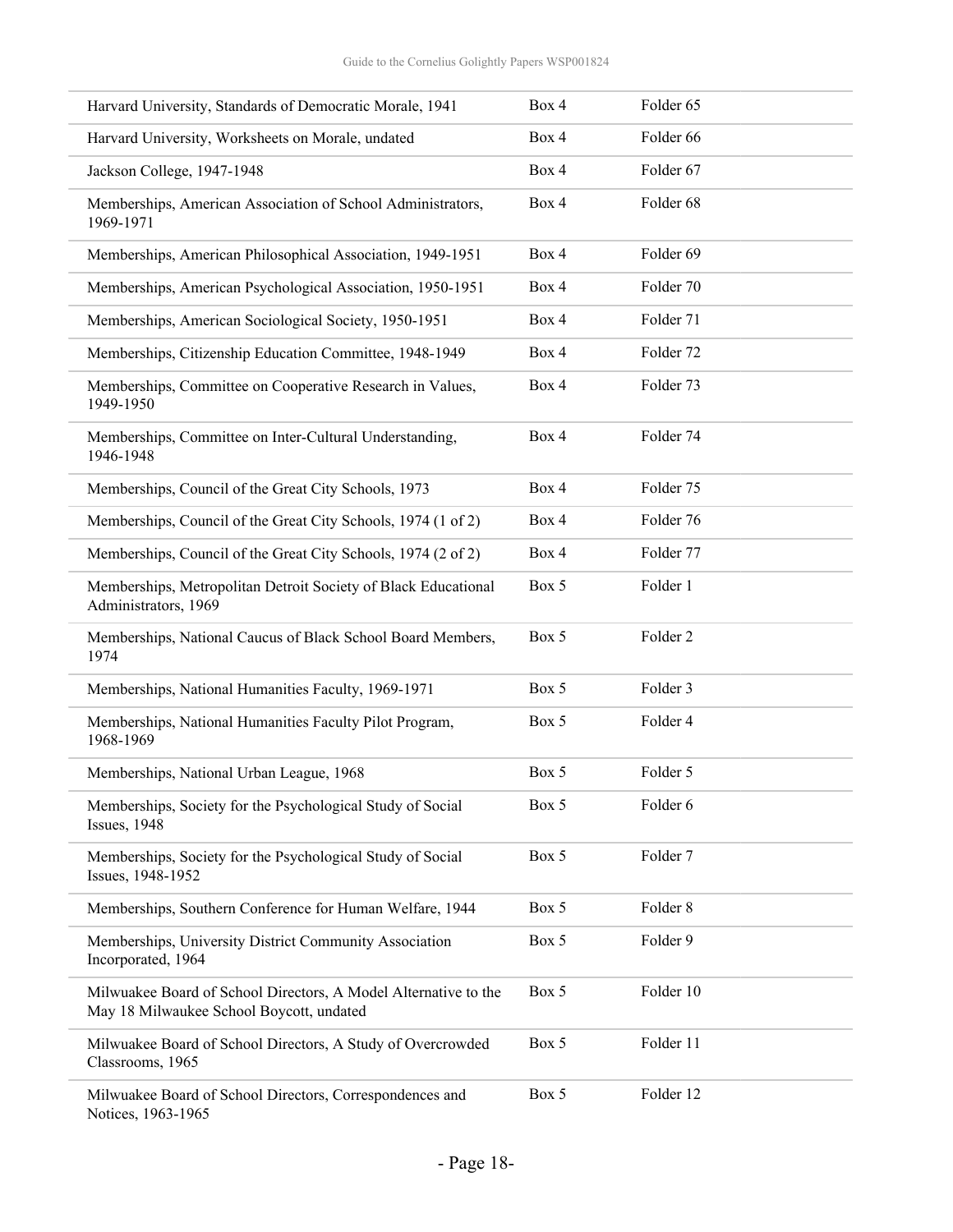| Milwuakee Board of School Directors, Curriculum Guide, undated                                              | Box 5 | Folder 13            |
|-------------------------------------------------------------------------------------------------------------|-------|----------------------|
| Milwuakee Board of School Directors, De Facto Segregation,<br>undated                                       | Box 5 | Folder 14            |
| Milwuakee Board of School Directors, Declaration of Policy,<br>1964                                         | Box 5 | Folder 15            |
| Milwuakee Board of School Directors, First Informal Work<br>Session Agenda, 1964                            | Box 5 | Folder 16            |
| Milwuakee Board of School Directors, Integration Suggestions,<br>1963                                       | Box 5 | Folder 17            |
| Milwuakee Board of School Directors, Meeting Minutes,<br>1961-1965                                          | Box 5 | Folder 18            |
| Milwuakee Board of School Directors, Meeting Minutes, 1963                                                  | Box 5 | Folder 19            |
| Milwuakee Board of School Directors, Meeting Minutes, 1964                                                  | Box 5 | Folder 20            |
| Milwuakee Board of School Directors, Meeting Minutes and<br>Agenda Items, 1964                              | Box 5 | Folder 21            |
| Milwuakee Board of School Directors, Milwuakee Urban League<br>Correspondence, 1964                         | Box 5 | Folder <sub>22</sub> |
| Milwuakee Board of School Directors, Organization Meeting,<br>1963                                          | Box 5 | Folder 23            |
| Milwuakee Board of School Directors, Pending Federal Court<br>Lawsuit Correspondence, 1965                  | Box 5 | Folder 24            |
| Milwuakee Board of School Directors, Re-Examination of Policy<br>on Ethnic Characteristics of Schools, 1965 | Box 5 | Folder 25            |
| Milwuakee Board of School Directors, Report from Governor's<br>Commission on Human Rights, 1966             | Box 5 | Folder 26            |
| Milwuakee Board of School Directors, Resolutions, 1965                                                      | Box 5 | Folder 27            |
| Milwuakee Public Schools, Alleged Discrimination in the<br>Milwuakee Public School System, 1955             | Box 5 | Folder 28            |
| Milwuakee Public Schools, Editorial, 1964                                                                   | Box 5 | Folder 29            |
| Milwuakee Public Schools, Information Sheets, 1965                                                          | Box 5 | Folder 30            |
| Milwuakee Public Schools, "Public School Segregation and<br>Integration in the North," 1963                 | Box 5 | Folder 31            |
| Milwuakee Public Schools, Quality Education in Milwuakee's<br>Future, 1967                                  | Box 5 | Folder 32            |
| Milwuakee Public Schools, Report on Visual Count of Pupils and<br>Teachers by Schools, 1967                 | Box 5 | Folder 33            |
| Milwuakee Public Schools, Segregation, 1964                                                                 | Box 5 | Folder 34            |
| Olivet College, Academic Freedom, Founder's Day, 1947                                                       | Box 5 | Folder 35            |
|                                                                                                             |       |                      |

Olivet College, College Teachers' Union, 1948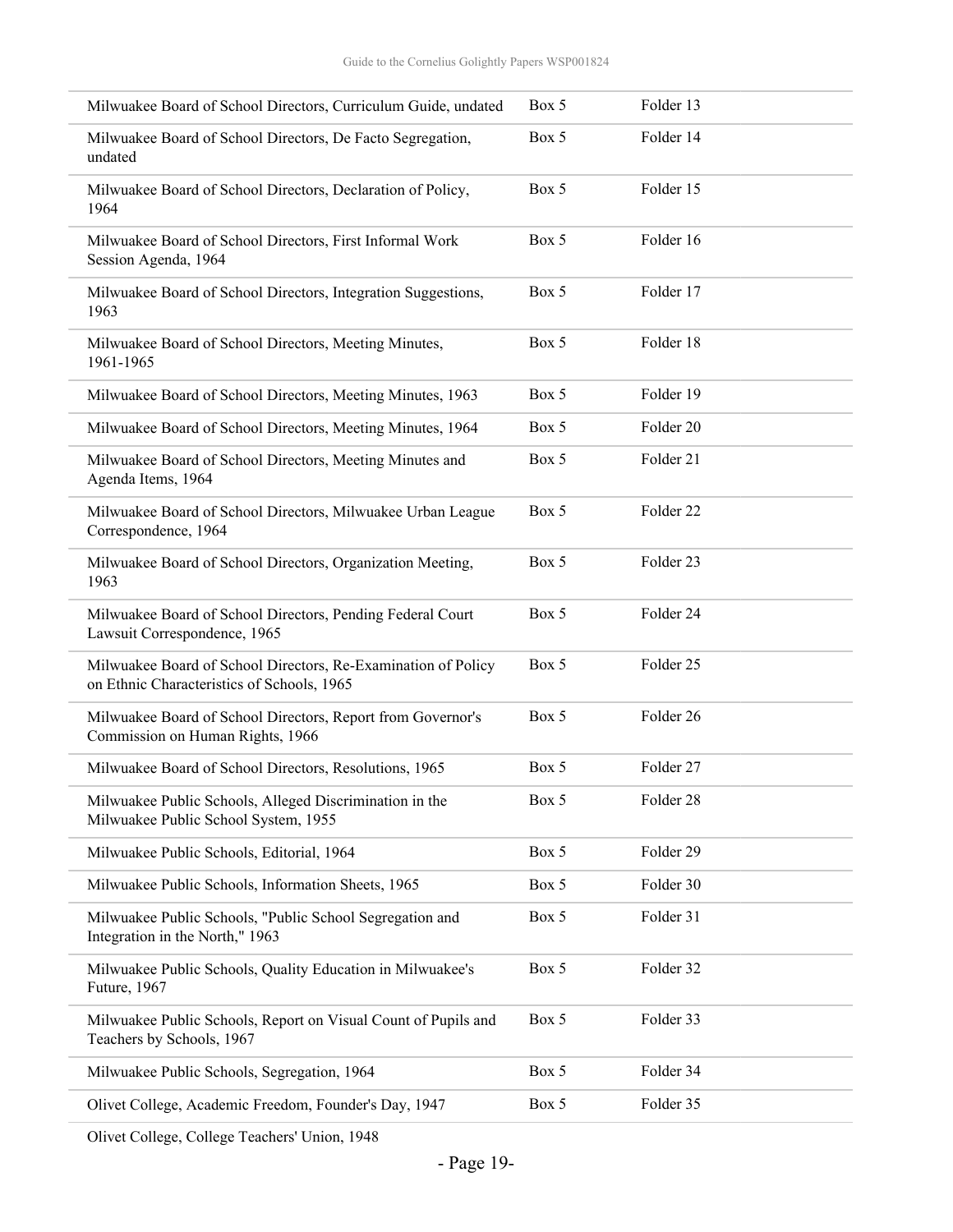|                                                                                                              | Box 5 | Folder 36 |
|--------------------------------------------------------------------------------------------------------------|-------|-----------|
| Olivet College, Correspondence, 1948-1949                                                                    | Box 5 | Folder 37 |
| Olivet College, Correspondence, 1949                                                                         | Box 5 | Folder 38 |
| Olivet College, Course Descriptions, Outlines, and Syllabi,<br>1945-1946                                     | Box 5 | Folder 39 |
| Olivet College, Department of Public Instruction Correspondence,<br>1948                                     | Box 5 | Folder 40 |
| Olivet College, Educational Program Improvement, 1948                                                        | Box 5 | Folder 41 |
| Olivet College, General Procedures of Study, undated                                                         | Box 5 | Folder 42 |
| Olivet College, Meeting Notes and Correspondence, 1947-1949                                                  | Box 5 | Folder 43 |
| Olivet College, "Playing the Dozens" Note, 1947                                                              | Box 5 | Folder 44 |
| Olivet College, Publications, 1948                                                                           | Box 5 | Folder 45 |
| Report, A Survey of Negro Teachers in the Milwuakee School<br>System, undated                                | Box 5 | Folder 46 |
| Report, Education in the Fifty States, 3rd Edition, 1966                                                     | Box 5 | Folder 47 |
| Report, First Report of the Committee on Cooperative Research in<br>Values, 1950                             | Box 5 | Folder 48 |
| Report, Plan for Better Education through Integration, 1964                                                  | Box 5 | Folder 49 |
| Report, Race and Equal Educational Opportunity in Portlands<br>Public Schools, 1964                          | Box 5 | Folder 50 |
| Report, The Role of the Title I Program in University Involvement<br>in the Urban Crisis, 1969               | Box 5 | Folder 51 |
| Report, The Wartime Employment of Negroes in the Federal<br>Government, 1945                                 | Box 5 | Folder 52 |
| Research, Abnormal Psychology Bibliography, undated                                                          | Box 5 | Folder 53 |
| Research, An Examination of the Relevance of Social Science<br>Data to Three Mathematical Questions, undated | Box 5 | Folder 54 |
| Research, Black Faculty in Philosophy, 1974                                                                  | Box 5 | Folder 55 |
| Research, Einstein and the Moral Responsibility of Science,<br>undated                                       | Box 5 | Folder 56 |
| Research, Ethics and Social Science, undated                                                                 | Box 5 | Folder 57 |
| Research, Figures, undated                                                                                   | Box 5 | Folder 58 |
| Research, Guest Editorial, undated                                                                           | Box 5 | Folder 59 |
| Research, Human Rights and Human Ideals, undated                                                             | Box 5 | Folder 60 |
| Research, Max Stirner, undated                                                                               | Box 5 | Folder 61 |
| Research, Moral Exclusion and Excuses, undated                                                               | Box 5 | Folder 62 |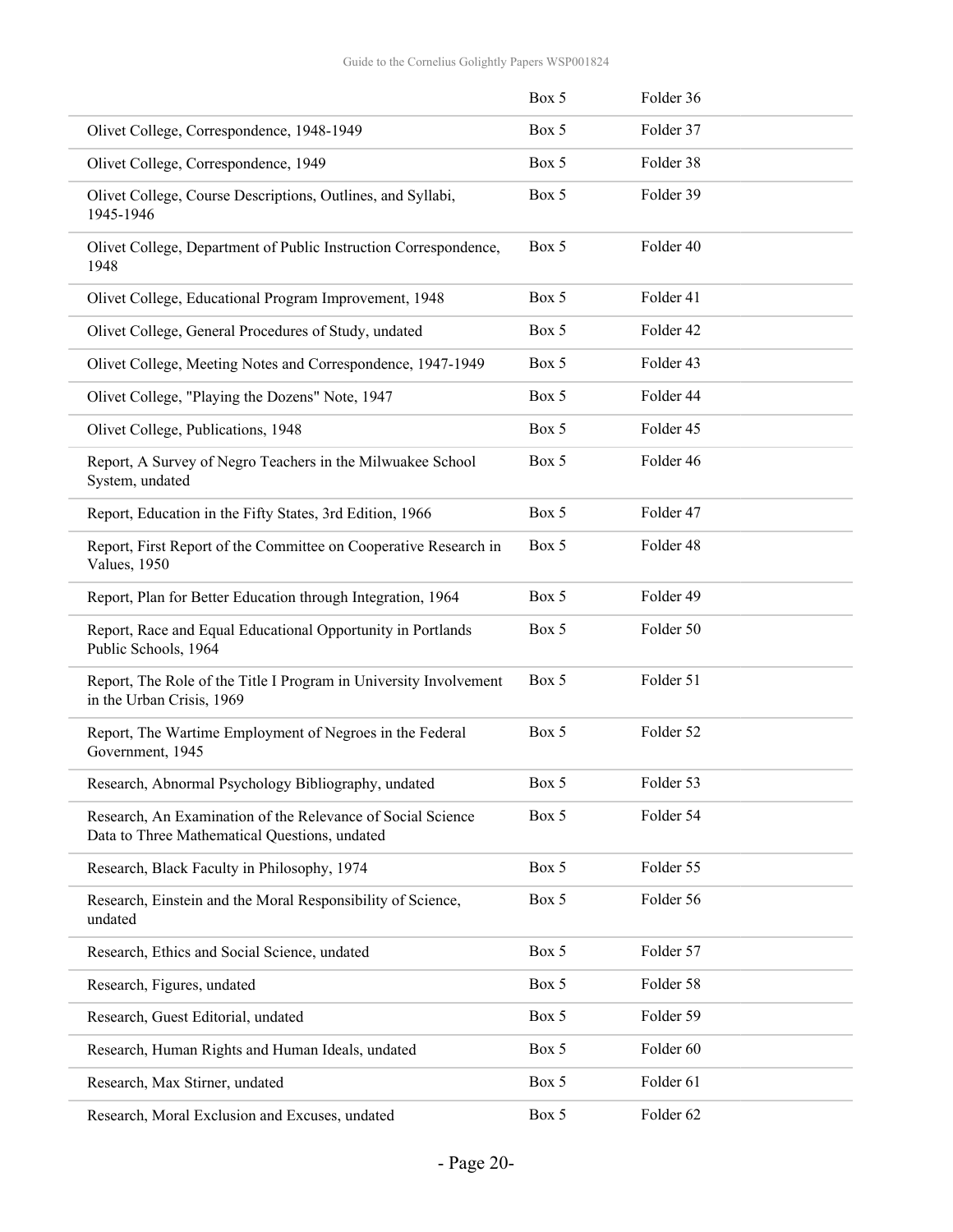| Research, The Moral Problem of Race, 1945                                                           | Box 5 | Folder <sub>63</sub> |
|-----------------------------------------------------------------------------------------------------|-------|----------------------|
| Research, "The Nature of Speculative Philosophy" Manuscript,<br>undated                             | Box 5 | Folder <sub>64</sub> |
| Research, Neighborhood Schools and Educational Opportunities,<br>undated                            | Box 5 | Folder <sub>65</sub> |
| Research, Philosophical Issues Related to Counselor's Information<br>Seeking Behavior, 1971         | Box 5 | Folder <sub>66</sub> |
| Research, The Quest for Suburbia, 1956-1957                                                         | Box 5 | Folder <sub>67</sub> |
| Research, Review of Race and Culture, 1947                                                          | Box 5 | Folder <sub>68</sub> |
| Research, Science and the Uniqueness of Moral Value, undated                                        | Box 5 | Folder <sub>69</sub> |
| Research, Southern Credo, undated                                                                   | Box 5 | Folder 70            |
| Research, Sterilization, 1949                                                                       | Box 5 | Folder 71            |
| Research, Techniques for the Dignosis and Measurement of<br>Intergroup Attitudes and Behavior, 1948 | Box 5 | Folder 72            |
| Research, Techniques Used to Alleviate De Facto Segregation,<br>undated                             | Box 5 | Folder 73            |
| Research, The Theatetus of Plato: A Review, undated                                                 | Box 5 | Folder 74            |
| Research, Theories of Truth, undated                                                                | Box 5 | Folder 75            |
| Research, "Thought and Language: An Examination of<br>Whitehead's Metaphysical Theory," undated     | Box 5 | Folder 76            |
| Research, The Untouchable, undated                                                                  | Box 6 | Folder 1             |
| Research, Value as a Scientific Concept, undated                                                    | Box 6 | Folder 2             |
| Research, What Will Be the Role of the Bible in the World of<br>Tomorrow, undated                   | Box 6 | Folder 3             |
| Research, Whitehead, 1949, 1960                                                                     | Box 6 | Folder 4             |
| Research, Writing Notes, undated                                                                    | Box 6 | Folder 5             |
| Review, "If the Hollers Let Him Go," undated                                                        | Box 6 | Folder 6             |
| Review, "On Scientific Inference," undated                                                          | Box 6 | Folder 7             |
| Review, "The Colour Bar in East Africa," 1941                                                       | Box 6 | Folder 8             |
| Speeches, "Campus Strife, Justice and Law," undated                                                 | Box 6 | Folder 9             |
| Speeches, Democratic Ideals and Majority Rule, 1952                                                 | Box 6 | Folder 10            |
| Speeches, Knowledge and Decision Making, 1954                                                       | Box 6 | Folder 11            |
| Speeches, North Shore Unitarian Fellowship, 1968                                                    | Box 6 | Folder 12            |
| Speeches, Testimony, 1973                                                                           | Box 6 | Folder 13            |
| Speeches, The Virtuous and the Reformer, 1951                                                       | Box 6 | Folder 14            |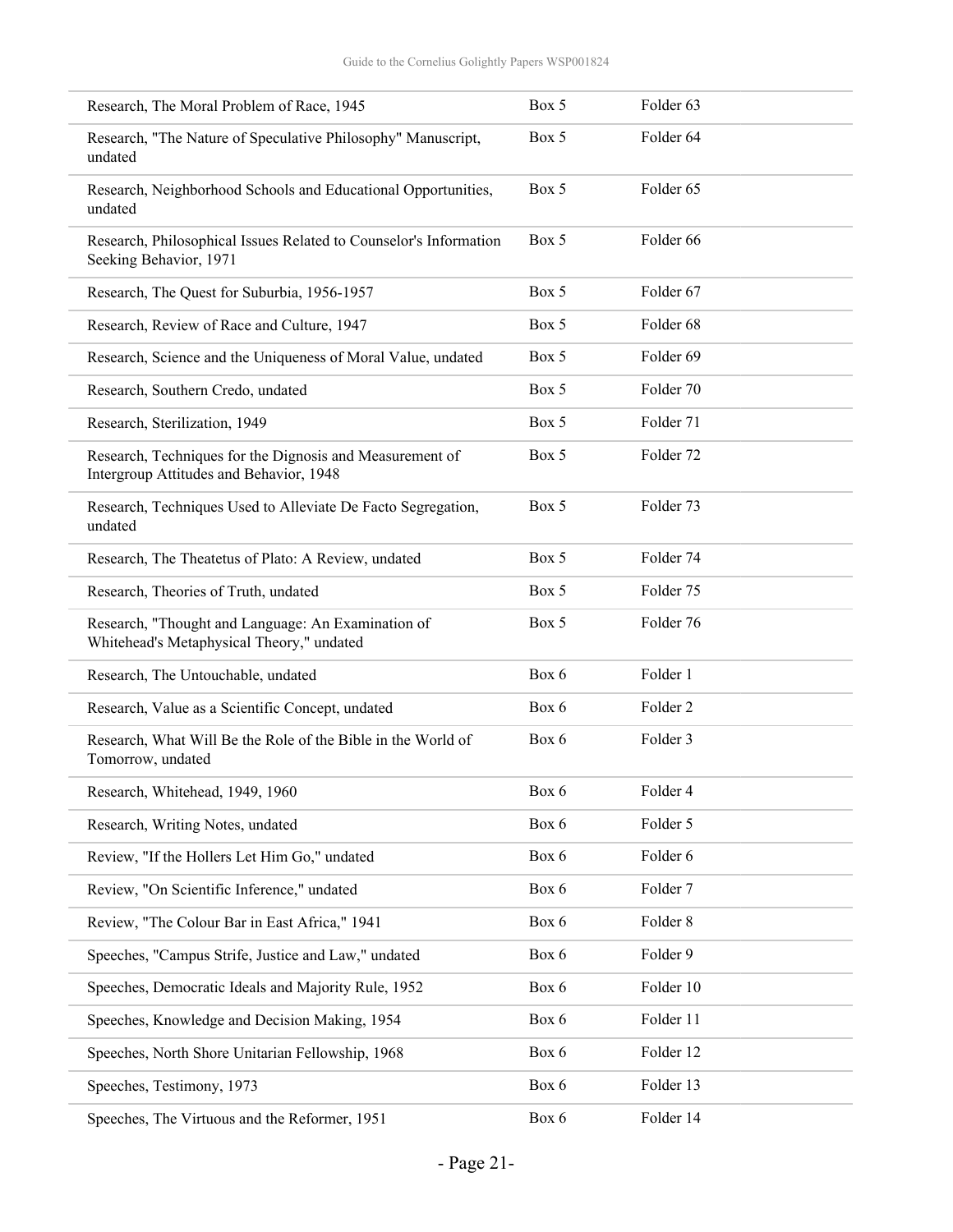| Speeches, Walter White and the American Conscience, 1955                                      | Box 6 | Folder 15 |
|-----------------------------------------------------------------------------------------------|-------|-----------|
| University of Wisconsin Madison, Correspondence, 1950, 1955                                   | Box 6 | Folder 16 |
| University of Wisconsin Madison, Correspondence, undated                                      | Box 6 | Folder 17 |
| University of Wisconsin Madison, Correspondence and<br>Instruction, 1952-1953                 | Box 6 | Folder 18 |
| University of Wisconsin Madison, Descriptions of Proposed New<br>Courses, undated             | Box 6 | Folder 19 |
| University of Wisconsin Madison, Freedom in the Arts, undated                                 | Box 6 | Folder 20 |
| University of Wisconsin Madison, Introduction to Philosophy,<br>1950-1953                     | Box 6 | Folder 21 |
| University of Wisconsin Madison, The James Lange Theory, 1953                                 | Box 6 | Folder 22 |
| University of Wisconsin Madison, Logic, 1952                                                  | Box 6 | Folder 23 |
| University of Wisconsin Madison, Logic Instruction, 1950                                      | Box 6 | Folder 24 |
| University of Wisconsin Madison, Philosophy 1a Instruction,<br>1952-1953                      | Box 6 | Folder 25 |
| University of Wisconsin Madison, Philosophy Instruction, 1950                                 | Box 6 | Folder 26 |
| University of Wisconsin Madison, Press Conference, 1963                                       | Box 6 | Folder 27 |
| University of Wisconsin Madison, Proposed Philosophy Course,<br>1951                          | Box 6 | Folder 28 |
| University of Wisconsin Madison, Readings in Ethics, undated                                  | Box 6 | Folder 29 |
| University of Wisconsin Madison, Walter White, 1955                                           | Box 6 | Folder 30 |
| University of Wisconsin Milwuakee, A Study of Contemporary<br>Negro Authors, 1965             | Box 6 | Folder 31 |
| University of Wisconsin Milwuakee, Correspondence, 1956                                       | Box 6 | Folder 32 |
| University of Wisconsin Milwuakee, Correspondence, 1967                                       | Box 6 | Folder 33 |
| University of Wisconsin Milwuakee, Correspondence, 1970                                       | Box 6 | Folder 34 |
| University of Wisconsin Milwuakee, De Facto Segregation,<br>undated                           | Box 6 | Folder 35 |
| University of Wisconsin Milwuakee, Director of Summer<br>Sessions, 1966-1969                  | Box 6 | Folder 36 |
| University of Wisconsin Milwuakee, Examining Our Attitudes<br>Towards the Unserved, undated   | Box 6 | Folder 37 |
| University of Wisconsin Milwuakee, Negro and White<br>Relationships in the 20th Century, 1965 | Box 6 | Folder 38 |
| University of Wisconsin Milwuakee, Nonviolent Resistance to<br>Segregation Laws, undated      | Box 6 | Folder 39 |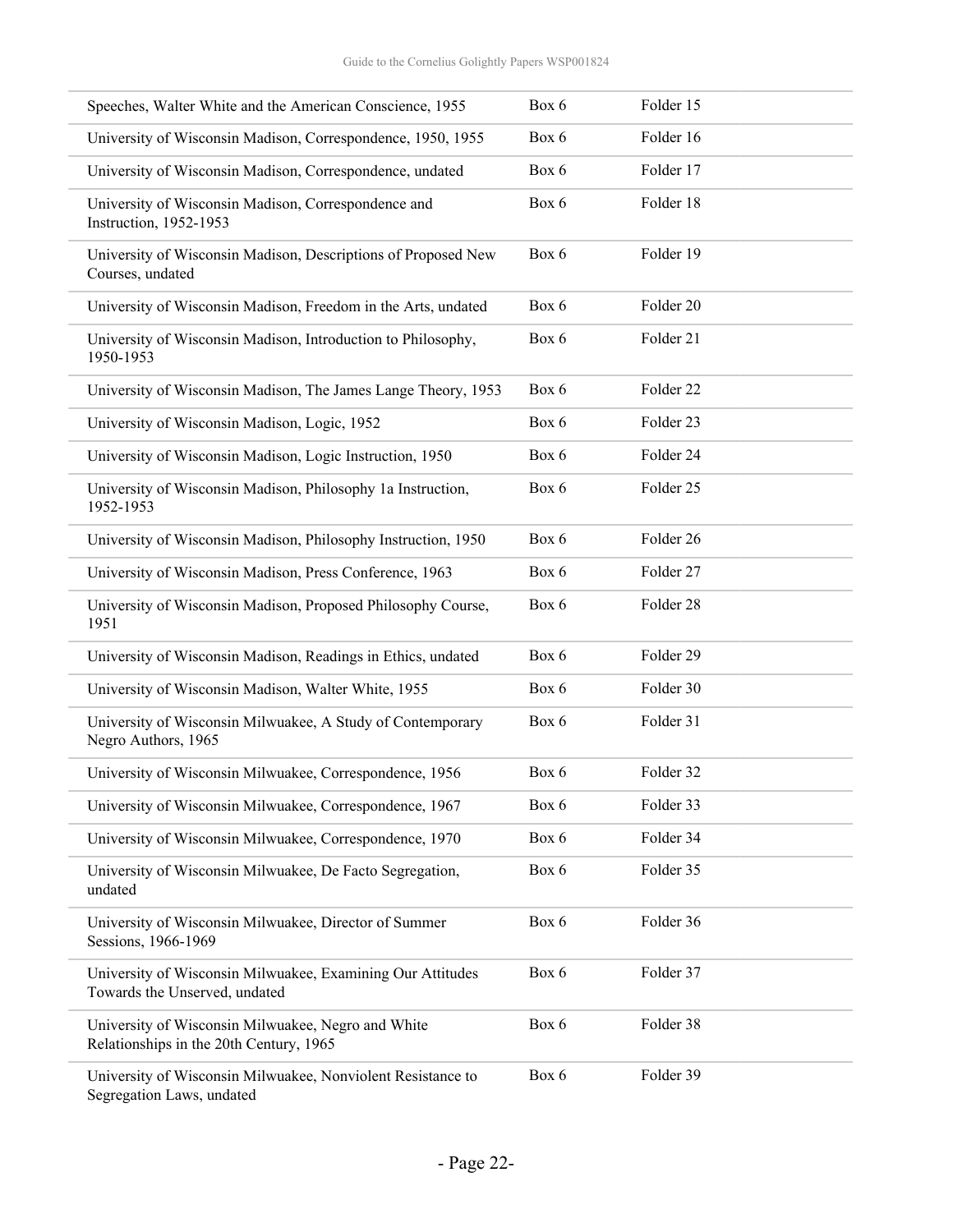| University of Wisconsin Milwuakee, Philosophy 11 Instruction,<br>undated                    | Box 6 | Folder 40 |
|---------------------------------------------------------------------------------------------|-------|-----------|
| University of Wisconsin Milwuakee, Philosophy 161 Instruction,<br>1962                      | Box 6 | Folder 41 |
| University of Wisconsin Milwuakee, Philosophy 1a Instruction,<br>1956                       | Box 6 | Folder 42 |
| University of Wisconsin Milwuakee, Philosophy 300, 1960                                     | Box 6 | Folder 43 |
| University of Wisconsin Milwuakee, Programs, 1965                                           | Box 6 | Folder 44 |
| University of Wisconsin Milwuakee, "Reason and the Creative<br>Artist," 1962                | Box 6 | Folder 45 |
| University of Wisconsin Milwuakee, Resignation, 1969                                        | Box 6 | Folder 46 |
| University of Wisconsin Milwuakee, Theories of Mind and Self,<br>undated                    | Box 6 | Folder 47 |
| University of Wisconsin Milwuakee, Value as a Scientific<br>Concept, 1955                   | Box 6 | Folder 48 |
| University of Wisconsin Milwuakee, Workshop in the Community<br>and Cultural Arts, 1953     | Box 6 | Folder 49 |
| Wayne State University, Affirmative Action, 1970-1973                                       | Box 6 | Folder 50 |
| Wayne State University, Correspondence, 1971                                                | Box 6 | Folder 51 |
| Wayne State University, Correspondence, 1971-1975                                           | Box 6 | Folder 52 |
| Wayne State University, Correspondence and Notes, 1971                                      | Box 6 | Folder 53 |
| Wayne State University, Correspondence and Notes, 1974                                      | Box 6 | Folder 54 |
| Wayne State University, Educational Adjustment Committee,<br>1964-1970                      | Box 6 | Folder 55 |
| Wayne State University, Junior Science and Humanities<br>Symposium, 1971-1972               | Box 6 | Folder 56 |
| Wayne State University, Liberal Arts Advising, 1944-1953                                    | Box 6 | Folder 57 |
| Wayne State University, Mapping the Distribution of Ethnic<br>Groups in Metro Detroit, 1972 | Box 6 | Folder 58 |
| Writings, Drafts, undated                                                                   | Box 6 | Folder 59 |
| Writings, Notes, 1964                                                                       | Box 6 | Folder 60 |
| Writings, Notes, 1969                                                                       | Box 6 | Folder 61 |
| Writings, "Playing the Dozens," undated                                                     | Box 6 | Folder 62 |
| Committees, Meeting Minutes and Notes, 1954, 1956                                           | Box 8 | Folder 3  |
| Committees, Report on De Facto Segregation, undated                                         | Box 8 | Folder 4  |
| Detroit Board of Education, Procedures for Review, undated                                  | Box 8 | Folder 5  |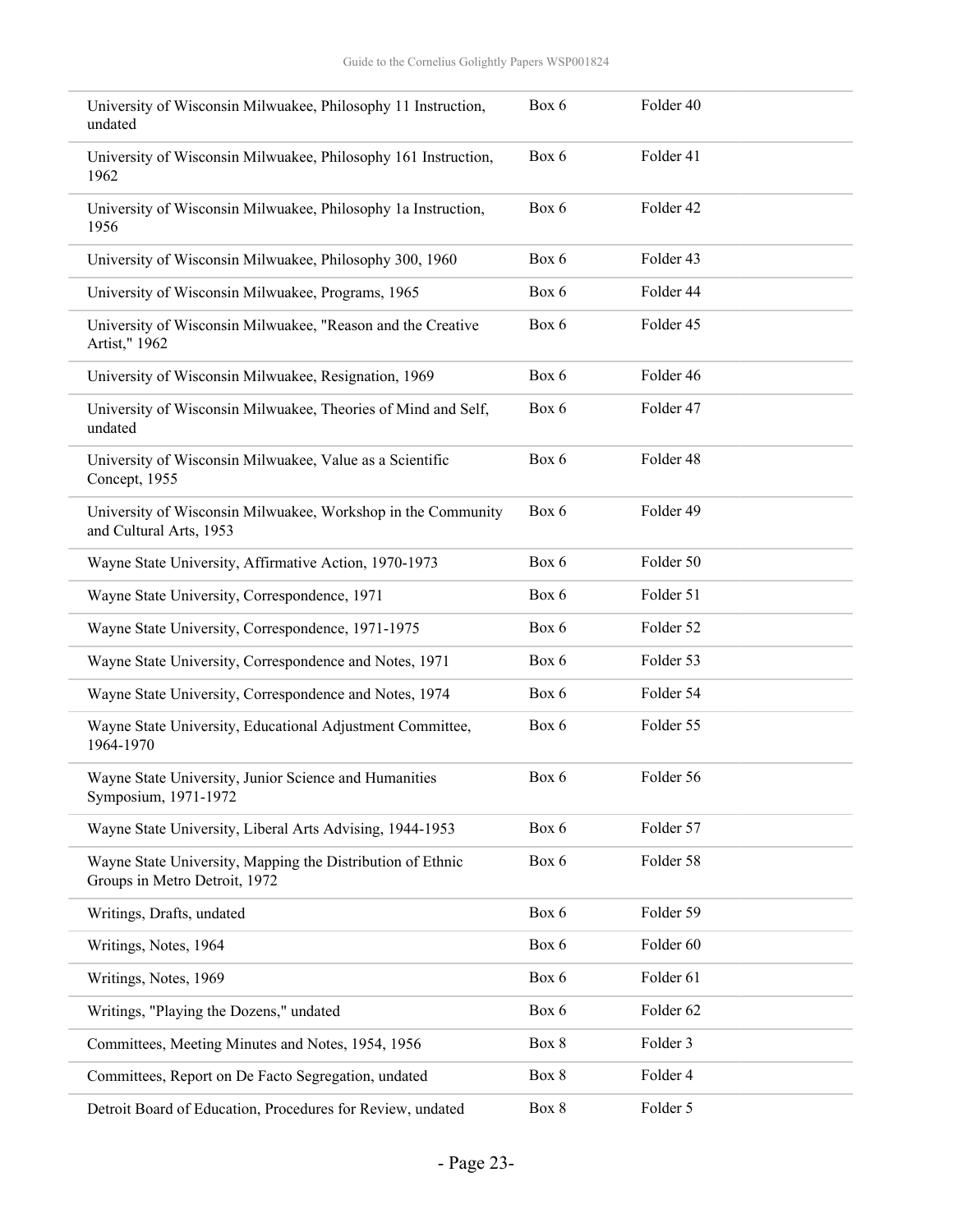| Detroit Board of Education, School Operating Millage<br>Prepositions, 1973                      | Box 8 | Folder 6            |  |
|-------------------------------------------------------------------------------------------------|-------|---------------------|--|
| Draft, The Negro and Law Revisited, 1964                                                        | Box 8 | Folder <sub>7</sub> |  |
| Draft, Notes, undated                                                                           | Box 8 | Folder <sub>8</sub> |  |
| Elections, Campaign Stickers, undated                                                           | Box 8 | Folder 9            |  |
| Elections, Candidacy, 1973                                                                      | Box 8 | Folder 10           |  |
| Elections, Mock Ballot and Stickers, 1970                                                       | Box 8 | Folder 11           |  |
| Instruction, Test Keys, undated                                                                 | Box 8 | Folder 12           |  |
| Legal Cases, State of Michigan's Court of Appeals, 1973                                         | Box 8 | Folder 13           |  |
| Legal Cases, Staet of Michigan in the Circuit Court for Wayne<br>County, 1973                   | Box 8 | Folder 14           |  |
| Legal Cases, State of Michigan Supreme Court, 1974                                              | Box 8 | Folder 15           |  |
| Legal Cases, U.S. District Court Eastern District of Michigan,<br>1970                          | Box 8 | Folder 16           |  |
| Milwuakee Board of School Directors, Correspondence and<br>Election Notes, 1961-1967            | Box 8 | Folder 17           |  |
| Milwuakee Board of School Directors, Correspondence, Minutes,<br>and Reports 1961-1966 (1 of 2) | Box 8 | Folder 18           |  |
| Milwuakee Board of School Directors, Correspondence, Minutes,<br>and Reports 1961-1966 (2 of 2) | Box 8 | Folder 19           |  |
| Milwuakee Public Schools, De Facto Segregation, 1963-1965                                       | Box 8 | Folder 20           |  |
| Milwuakee Public Schools, Superintendent's Office Memoranda,<br>1964-1965                       | Box 8 | Folder 21           |  |
| Report, Committee on Integration, 1963                                                          | Box 8 | Folder 22           |  |
| Research, Theory of Perception, undated                                                         | Box 8 | Folder 23           |  |
| Speeches, The Church and Social Action, undated                                                 | Box 8 | Folder 24           |  |
| University of Wisconsin Madison, Conferences and Workshops,<br>1953-1954                        | Box 8 | Folder 25           |  |
| University of Wisconsin Madison, Meeting and Committee Notes,<br>1950-1953                      | Box 8 | Folder 26           |  |
| University of Wisconsin Madison, Memberships and<br>Presentations, 1949-1955                    | Box 8 | Folder 27           |  |
| University of Wisconsin Madison, Special Projects, 1949-1955                                    | Box 8 | Folder 28           |  |
| University of Wisconsin Milwuakee, Committees, 1957-1969                                        | Box 8 | Folder 29           |  |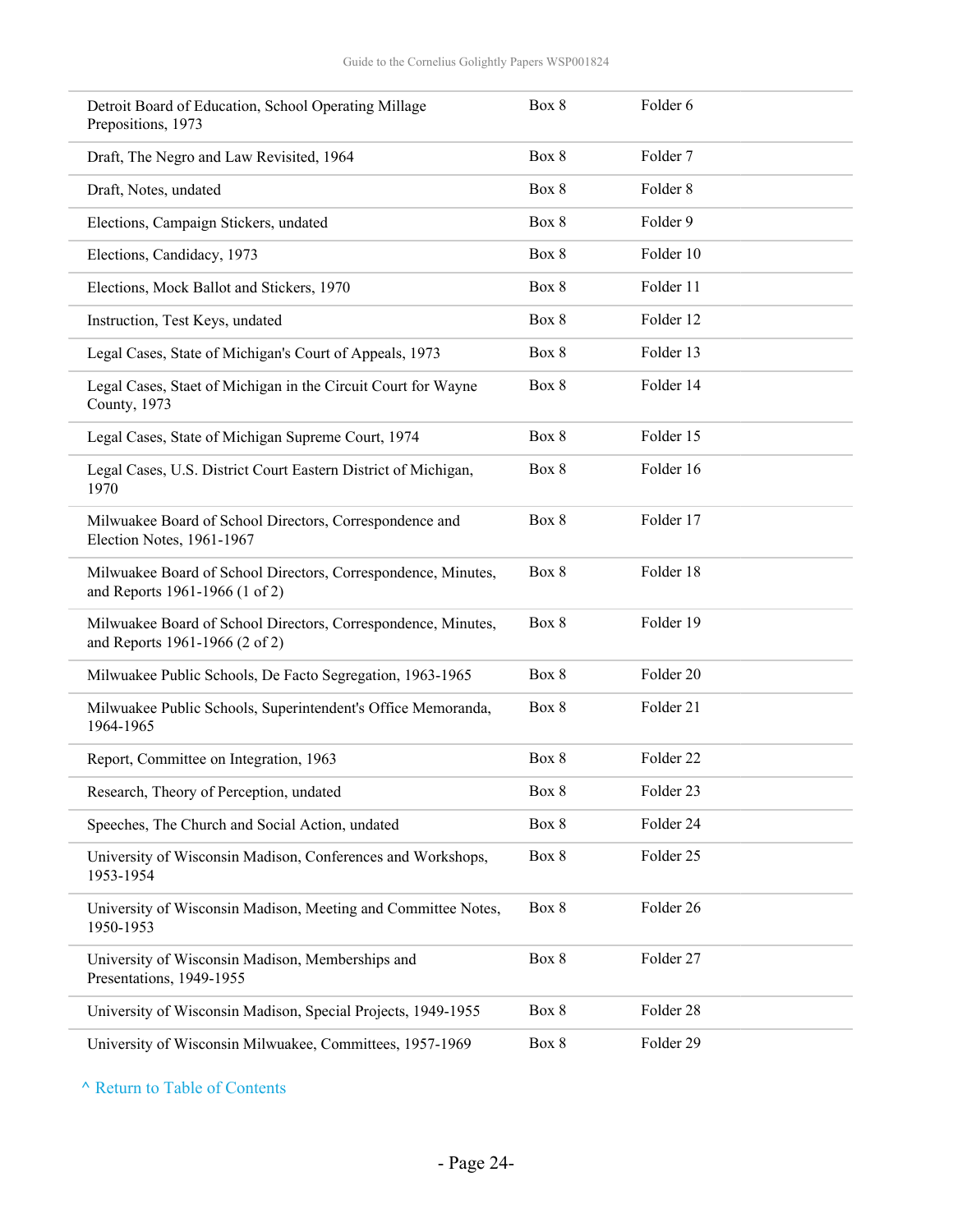# <span id="page-24-0"></span>**Series 3: Subject Files**

| <b>Title/Description</b>                                                                           | <b>Instances</b> |                      |  |  |
|----------------------------------------------------------------------------------------------------|------------------|----------------------|--|--|
| Articles, Desegregation, 1975                                                                      | Box 6            | Folder 63            |  |  |
| Articles, Reprints, 1947-1972                                                                      | Box 6            | Folder <sub>64</sub> |  |  |
| News Articles, 1963-1974                                                                           | Box 6            | Folder 65            |  |  |
| News Articles, 1972-1973                                                                           | Box 6            | Folder 66            |  |  |
| News Articles, 1974-1976                                                                           | Box 6            | Folder 67            |  |  |
| News Articles, 1976, 1991                                                                          | Box 6            | Folder 68            |  |  |
| Publications, The American Philosophical Society, 1976                                             | Box 6            | Folder 69            |  |  |
| Publications, "Black Personalities of Detroit," undated                                            | Box 6            | Folder 70            |  |  |
| Publications, "Crime, It's Preveleance, and Measures of<br>Prevention," 1965                       | Box 6            | Folder 71            |  |  |
| Publications, Facts About Detroit Schools, 1974                                                    | Box 6            | Folder 72            |  |  |
| Publications, "Metropolitan Miami's Changing Negro Population,<br>1950, 1960," 1964                | Box 6            | Folder 73            |  |  |
| Publications, "The Mixed Up War on Poverty," 1965                                                  | Box 6            | Folder 74            |  |  |
| News Clippings, 1942-1945                                                                          | Box 6            | Folder 75            |  |  |
| Publications, Opportunity, Journey of Negro Life," 1944                                            | Box 6            | Folder 76            |  |  |
| Publications, "Problems and Future of the Central City and Its<br>Suburbs," 1965                   | Box 6            | Folder 77            |  |  |
| Publications, Race Relations, 1942-1950                                                            | Box 6            | Folder 78            |  |  |
| Publications, "Race's Sepearatism and the AFT," undated                                            | Box 6            | Folder 79            |  |  |
| Publications, Region 5 Gets It Together: A Design for Progress,<br>1973                            | Box 6            | Folder 80            |  |  |
| Publications, "The Relevance of Ethics to Problems of World<br>Society and World Government," 1950 | Box 6            | Folder 81            |  |  |
| Publications, "The Role of Integration," 1963                                                      | Box 6            | Folder <sub>82</sub> |  |  |
| Publications, "The Role of the Racial Revolution in the New<br>Reformation," undated               | Box 6            | Folder 83            |  |  |
| Publications, Schools in the News, 1970                                                            | Box 6            | Folder 84            |  |  |
| Publications, Schools in the News, 1971                                                            | Box 6            | Folder 85            |  |  |
| Publications, Schools in the News, 1972                                                            | Box 6            | Folder 86            |  |  |
| Publications, "The Struggle for Freedom and Rights: The Negro in<br>American History," 1963        | Box 6            | Folder 87            |  |  |
| Publications, Time Quote, 1974                                                                     | Box 6            | Folder 88            |  |  |